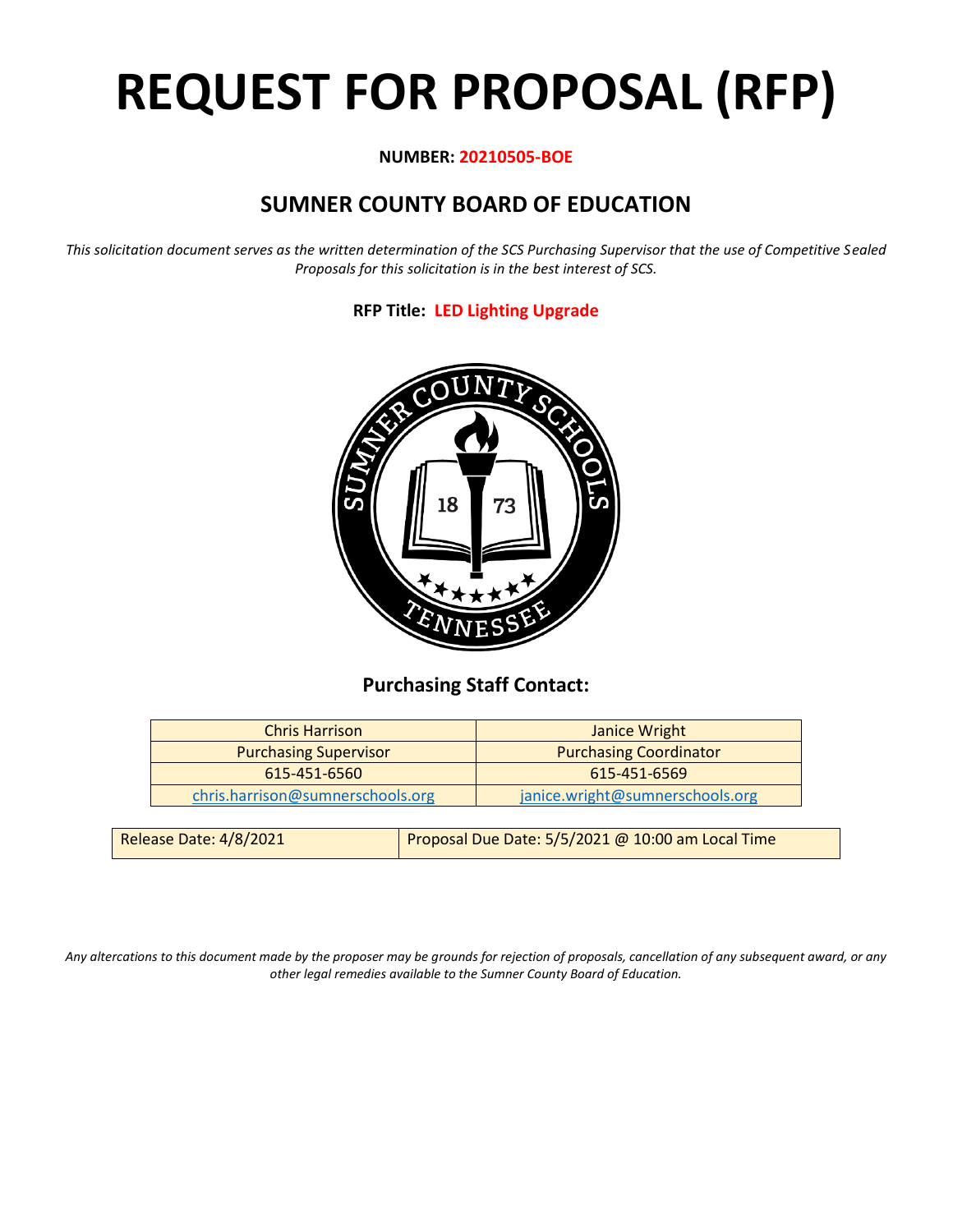# **NOTICE TO PROPOSERS**

There may be one or more amendments to this RFP. In order to receive communication for any such amendments issued specifically to this RFP, the proposer must provide a Notice of Intent to Propose to the Sumner County Board of Education (SCS) Purchasing Department. The proposer must utilize this form when submitting notice. The notice may be sent by email to: Purchasing Office, purchasing@sumnerschools.org. SCS will send amendments only to those proposers which complete and return this information in a timely manner.

| <b>RFP Number:</b>      | 20210505-BOE LED Lighting Upgrade                                                                                    |
|-------------------------|----------------------------------------------------------------------------------------------------------------------|
| Company Name:           |                                                                                                                      |
| <b>Mailing Address:</b> |                                                                                                                      |
|                         |                                                                                                                      |
|                         |                                                                                                                      |
| Phone Number:           |                                                                                                                      |
| <b>Contact Person:</b>  |                                                                                                                      |
| Email Address:          |                                                                                                                      |
| Authorized Signature    |                                                                                                                      |
|                         | <u> 2000 - Johann John Stone, mars and de la provincia de la provincia de la provincia de la provincia de la pro</u> |
| <b>Printed Name</b>     |                                                                                                                      |
| Date                    |                                                                                                                      |

Emailed amendments will be sent in a Microsoft Word (Office for Windows) or Portable Document Format (pdf) format. Any alterations to the document made by the proposer may be grounds for rejection of proposal, cancellation of any subsequent award or any other legal remedies available to the Sumner County Board of Education.

Amendments will also be posted on the SCS website **https://sumnerschools.org/index.php/current-bids-and-rfps** and attached to the solicitation listing as a PDF or WORD file. Check the particular solicitation on the Current Bids and RFPs webpage for any posted amendments.

By completing and returning this form, the Proposer has expressed its intent to provide a proposal for **20210505-BOE LED Lighting Upgrade**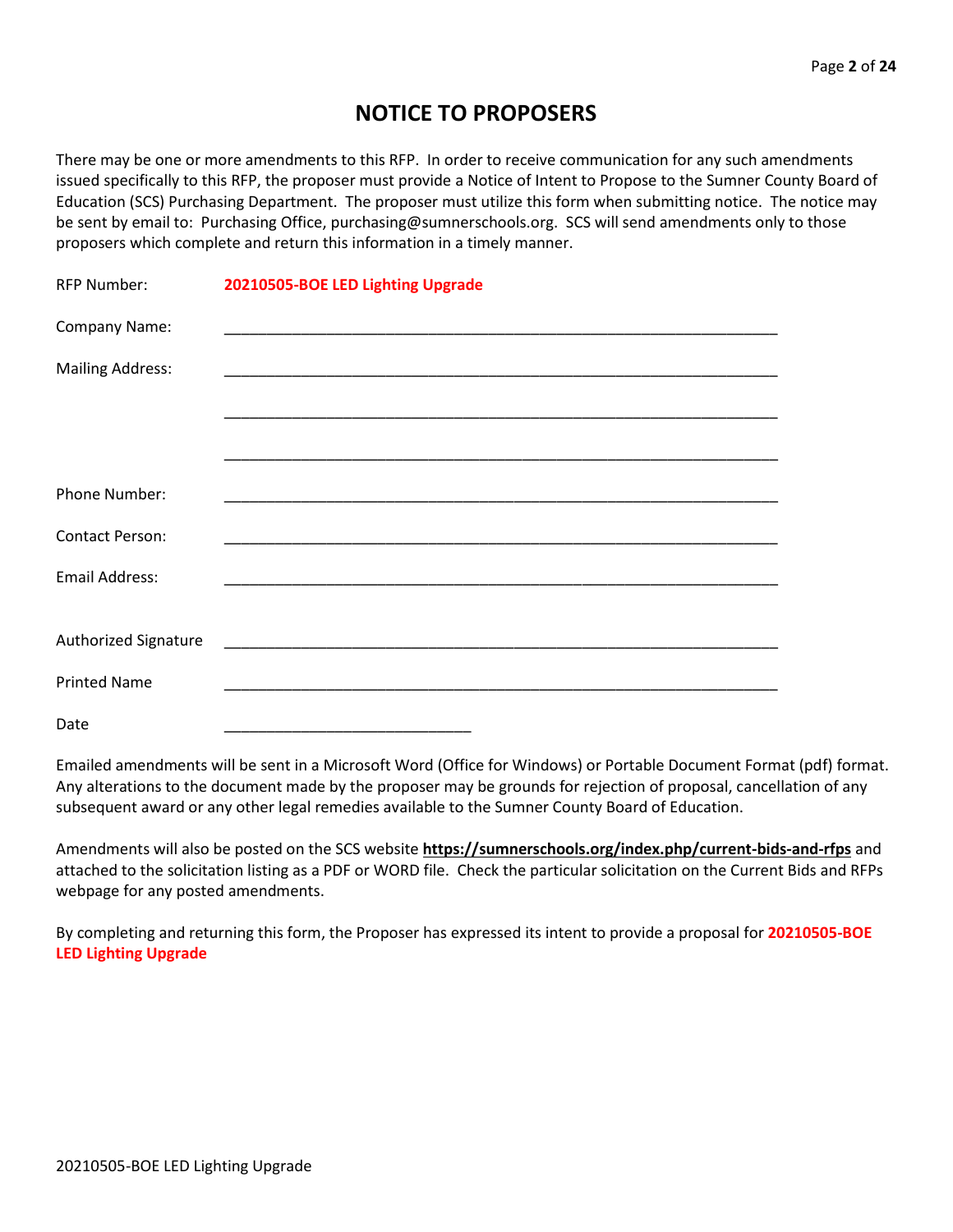# **TABLE OF CONTENTS**

- 1. Introduction/Overview
	- 1.1. Purpose
	- 1.2. Contact Information
- 2. Requirements
	- 2.1. Scope of Work/Specifications
	- 2.2. Contactor Obligations
- 3. Source Selection and Contract Award
- 4. Schedule of Events
- 5. Instructions for Proposal
	- 5.1. Required Forms
	- 5.2. New Vendors
	- 5.3. Acknowledgement of Insurance Requirements
	- 5.4. Clarification and Interpretation of RFP
	- 5.5. Proposal Package
	- 5.6. Delivery of Proposals
	- 5.7. Evaluation of Proposals
	- 5.8. Request for Clarification of Proposals
	- 5.9. Protests
- 6. Attachments
	- 6.1. Contact Information
	- 6.2. Bid Form/Certification
	- 6.3. References
	- 6.4. Certification of Non-Collusion & Debarment or Suspension
	- 6.5. Attestation Re Personnel
	- 6.6. Drug Free Workplace Affidavit
	- 6.7. IRS Form W-9
		- \**An online, fillable version can be found at https://www.irs.gov/pub/irs-pdf/fw9.pdf*
	- 6.8. Standard Terms & Conditions
	- 6.9. Vendor Checklist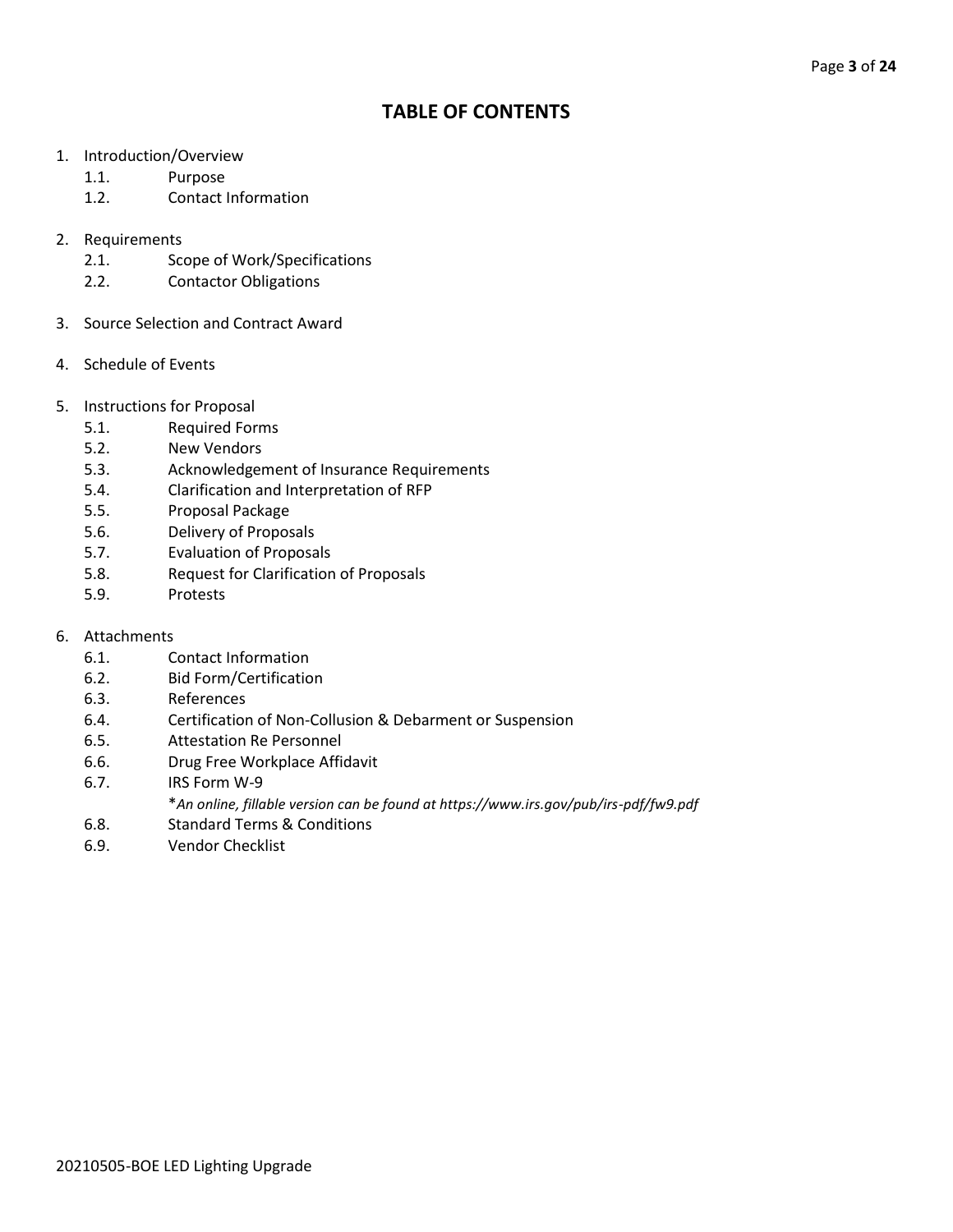#### 1. Introduction/Overview

#### 1.1. Purpose

The Sumner County Board of Education (SCS) is requesting sealed proposals for an LED lighting upgrade at Hawkins Middle, Union Elementary and Gallatin High as specified herein.

#### 1.2. Contact Information

Unauthorized contact regarding this RFP with employees or officials of SCS other than the Purchasing Supervisor named below may result in disqualification from this procurement process.

Interested parties must direct all communication regarding this RFP to the Purchasing Supervisor, who is SCSs only official point of contact for this RFP.

| <b>RFP Procedures</b>            |
|----------------------------------|
| Chris Harrison                   |
| <b>Purchasing Supervisor</b>     |
| 1500 Airport Road                |
| Gallatin, TN 37066               |
| chris.harrison@sumnerschools.org |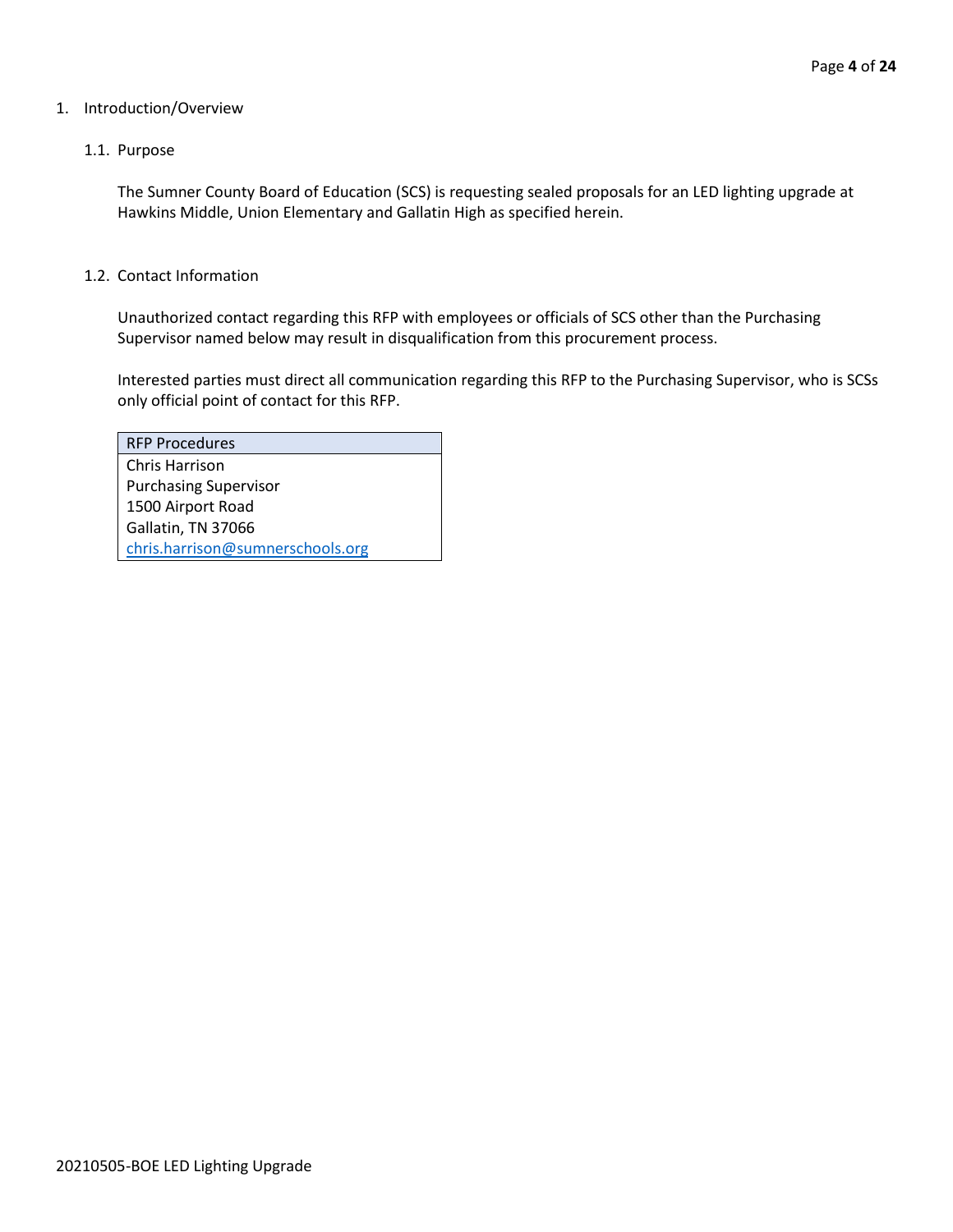# 2. Requirements

2.1. Scope of Work / Specifications

The Contractor shall provide all the necessary engineering, material procurement, management, labor, materials, tools, equipment, supplies, services, components and disposal/recycling necessary to complete an upgrade to LED lighting to the satisfaction of SCS. The project is located at:

| Hawkins Middle           | Union Elementary   | <b>Gallatin High</b> |
|--------------------------|--------------------|----------------------|
| 487 A Walton Ferry Rd.   | 516 Carson St.     | 700 Dan Herron Dr.   |
| Hendersonville, TN 37075 | Gallatin, TN 37066 | Gallatin, TN 37066   |

# 2.1.1. Description of Work

- A. Upgrade of building lighting fixtures required for the project are shown in the lighting audit data (Attachment "A") and shall include but is not limited to the following areas:
	- **Interior Lighting** 
		- o General Areas
		- o Classroom
		- o Cafeteria
		- o Gymnasium
		- o Stairwells
		- o Emergency Lighting
	- The Contractor must verify that all counts are accurate. SCS shall not accept change order requests, submitted by the Contractor, for additional lights.
	- Classroom lights are to be dimmable.
- B. Types of LED light fixtures required for the project may include:
	- LED Retrofit Kit
	- LED New Fixture
	- Tube replacement LED solutions are not acceptable
- C. Removal and disposal/recycling of existing fixtures, bulbs, etc. Use of SCS dumpsters, waste receptacles, etc. is prohibited. The Contractor must provide any receptacles necessary to complete the demolition portion of the project.
- D. For the purpose of this RFP, the Contractor shall assume that all existing electrical infrastructure: poles, conductors, electrical panels, breakers, etc. is in good working order and only fixture upgrade is required.
- E. Contractor shall warrant all labor and replace defective LED fixtures and parts thereof for a period of one year from the date of project acceptance.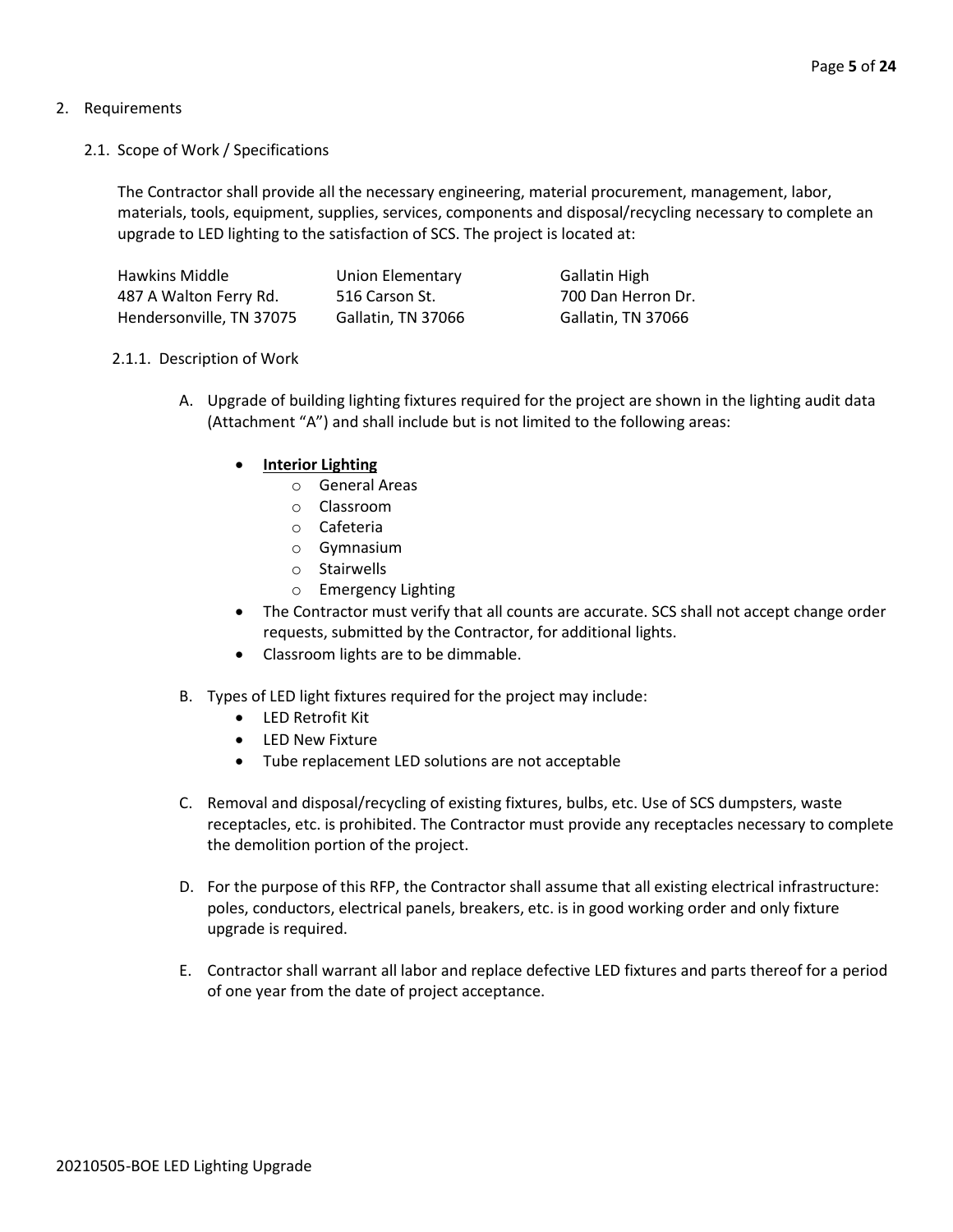## 2.1.2. Lighting Fixtures

- A. The proposed LED product must be UL listed.
- B. The proposed LED must carry a 5-year warranty from the date of installation.
- C. The LED manufacturer shall have produced LED fixtures/retrofit kits for a minimum of 5 years at the time of this RFP.

## 2.1.3. Submittal

The Contractor shall include the following in addition to all the required forms:

- A. LED lighting schedule for each area of the building
- B. LED lighting product data
- C. Tentative project schedule

#### 2.1.4. Building Walk-thru

It is recommended that the Contractor conduct a walk-thru of the jobsite to verify the accuracy of the counts. SCS has set aside April 21<sup>st</sup> and 28<sup>th</sup> as dedicated dates for a walk thru. The building tour will begin promptly at 9:00 a.m. leaving from the front office. The tour will begin at Hawkins Middle and end at Gallatin High.

SCS personnel must accompany any Contractor's representative throughout the building and grounds. As such, SCS cannot guarantee any additional dates will be available for a walk-thru due to our personnel's regular job assignments.

The Contractor is required to check in and out at the front office and will be required to present any required identification.

## 2.2. Standard Contractor Obligations

- Shall provide and obtain all necessary materials, equipment and labor to perform all items listed in the Scope of Work.
- Shall provide and obtain all necessary permits and schedule all necessary inspections with Local, County, etc. agencies as required by law.
- Shall dispose of all generated waste materials in compliance with all Local, State and Federal guidelines, regulations and requirements.
- Shall have property trained and experienced staff to facilitate the services specified in the Scope of Work. If applicable, the Contractor shall provide documentation that staff has received the manufacturers' certification to complete the services specified in the Statement of Work.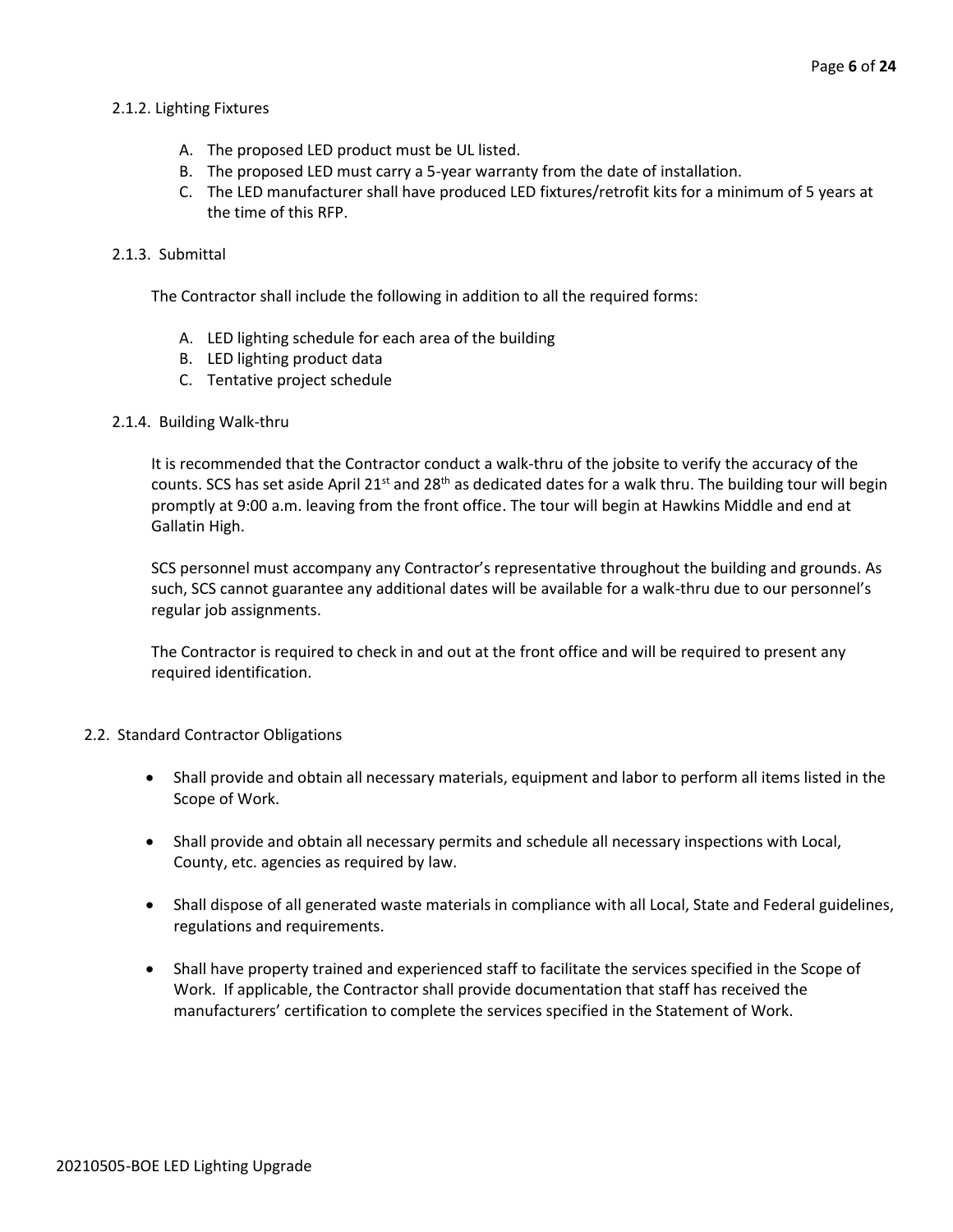- 3. Source Selection and Contract Award
	- Award(s), if made, will be made to the Responsive and Responsible proposer(s) whose proposal is most advantageous to SCS, taking into consideration price and the other evaluation criteria set forth in the RFP.
		- o General Criteria to be determined "Responsive"
			- Does the proposal include all required information, included completed attachment forms and affidavits?
			- Was the proposal delivered on or before the stated deadline? Did it include the required number of copies (hard & electronic)?
		- o General Criteria to be determined "Responsible"
			- Does the Proposer demonstrate an understanding of SCSs needs and proposed approach to the project?
			- Does the Proposer possess the ability, capacity, skill and financial resources to provide the service?
			- Can the Proposer take upon itself the responsibilities set forth in the RFP and produce the required outcomes in a timely fashion?
			- **■** Does the Proposer have the character, integrity, reputation, judgement, experience and efficiency required for the project?
	- SCS reserves the right to enter into discussions with Proposers which have submitted proposals determined to be reasonably like of being considered for selection to assure a full understanding of and responsiveness to the RFP requirements. Every effort shall be afforded to assure fair and equal treatment with respect to the opportunity for discussion and/or revision of their respective proposals.
	- Upon mutual agreement by both parties, SCS shall grant the right to extend the terms, conditions and prices of contract(s) awarded from this RFP to other Institutions (such as State, Local and/or Public Agencies) who express an interest in participating in any contract that results from this RFP. Each of the "piggyback" Institutions will issue their own purchasing documents for purchase of the goods/services. Proposer agrees that SCS shall bear no responsibility or liability for any agreements between Proposer and the other Institution(s) who desire to exercise this option.
	- Contractors awarded construction projects for the improvement of real property will be required to provide the following:
		- o Signed AIA Document
		- o Retainage Account Agreement & Evidence of Open Account (per Tenn. Code Ann. § 66-34-104)
		- o Payment and Performance Bonds
		- o Certificate of Liability Insurance
		- o Sumner County Business License
		- o Current Copy of W9
	- SCS reserves the right to only award the areas for which sufficient funding is available.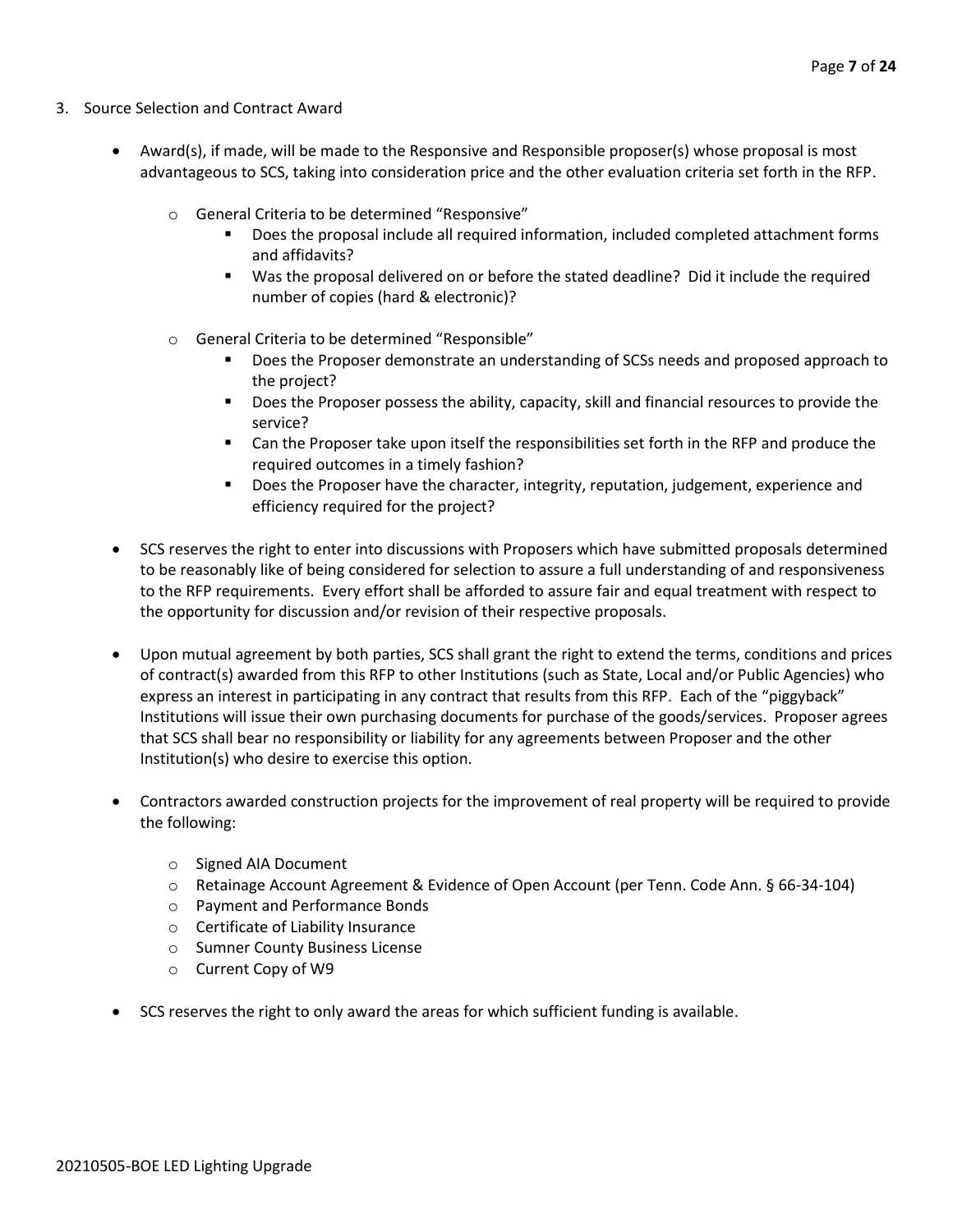#### 4. Schedule of Events

| <b>RFP Issued</b>                | April 8, 2021                                                      |
|----------------------------------|--------------------------------------------------------------------|
| <b>Walk-thru available dates</b> | April 21 <sup>st</sup> and 28 <sup>th</sup> beginning at 9:00 a.m. |
| <b>Questions deadline</b>        | April 28, 2021                                                     |
| <b>RFP Submission DEADLINE</b>   | May 5, 2021 @ 10:00 a.m. Local Time                                |

# 5. Instructions for Proposal

# 5.1. Required Forms

- Proposer must complete and submit the Attachments in Section 6. Attachments may be omitted depending on the RFP requirements. Refer to the Table of Contents for omitted Attachments.
- Evidence of a valid State of Tennessee Business License and/or Sumner County Business License.
- For all vendors with annual purchases in excess of \$50,000; a Sumner County Business License must be on file with the SCS Finance Department. Evidence of the license must be provided within ten (10) working days following notification of award; otherwise, SCS may rescind its acceptance of the Proposer's proposal.
- Copy of State of Tennessee License (if applicable) in respective field.
- If applicable, the Proposer must include a copy of the contract(s) the Proposer will submit to be signed.

# 5.2. New Vendors

- To comply with Internal Revenue Service requirements, all vendors who perform any type of service are required to have a current IRS Form W-9 on file with the SCS Finance Department. It is a mandatory requirement to complete the IRS Form W-9 (Attachment 6.9) included in this RFP.
- To comply with the **Tennessee Lawful Employment Act (50-1-702 and 50-1-703)**, non-employees (individuals paid directly by the employer in exchange for the individual's labor or services) must have on file one (1) of the following documents:
	- o A valid Tennessee driver's license or photo identification;
	- $\circ$  A valid driver's license or photo identification from another state where the license requirements are at least as strict as those in Tennessee;
	- o A birth certificate issued by a U.S. state, jurisdiction or territory;
	- o A U.S. government issued certified birth certificate;
	- o A valid, unexpired U.S. passport;
	- o A U.S. certificate of birth abroad (DS-1350 or FS-545)
	- o A report of birth abroad of a U.S. citizen (FS-240);
	- o A certificate of citizenship (N560 or N561);
	- o A certificate of naturalization (N550, N570 or N578);
	- o A U.S citizen identification card (I-197 or I-179); or
- o Valid alien registration documentation or other proof of current immigration registration recognized by the United States Department of Homeland Security that contains the individual's complete legal name and current alien admission number or alien file number (or numbers if the individual has more than one number).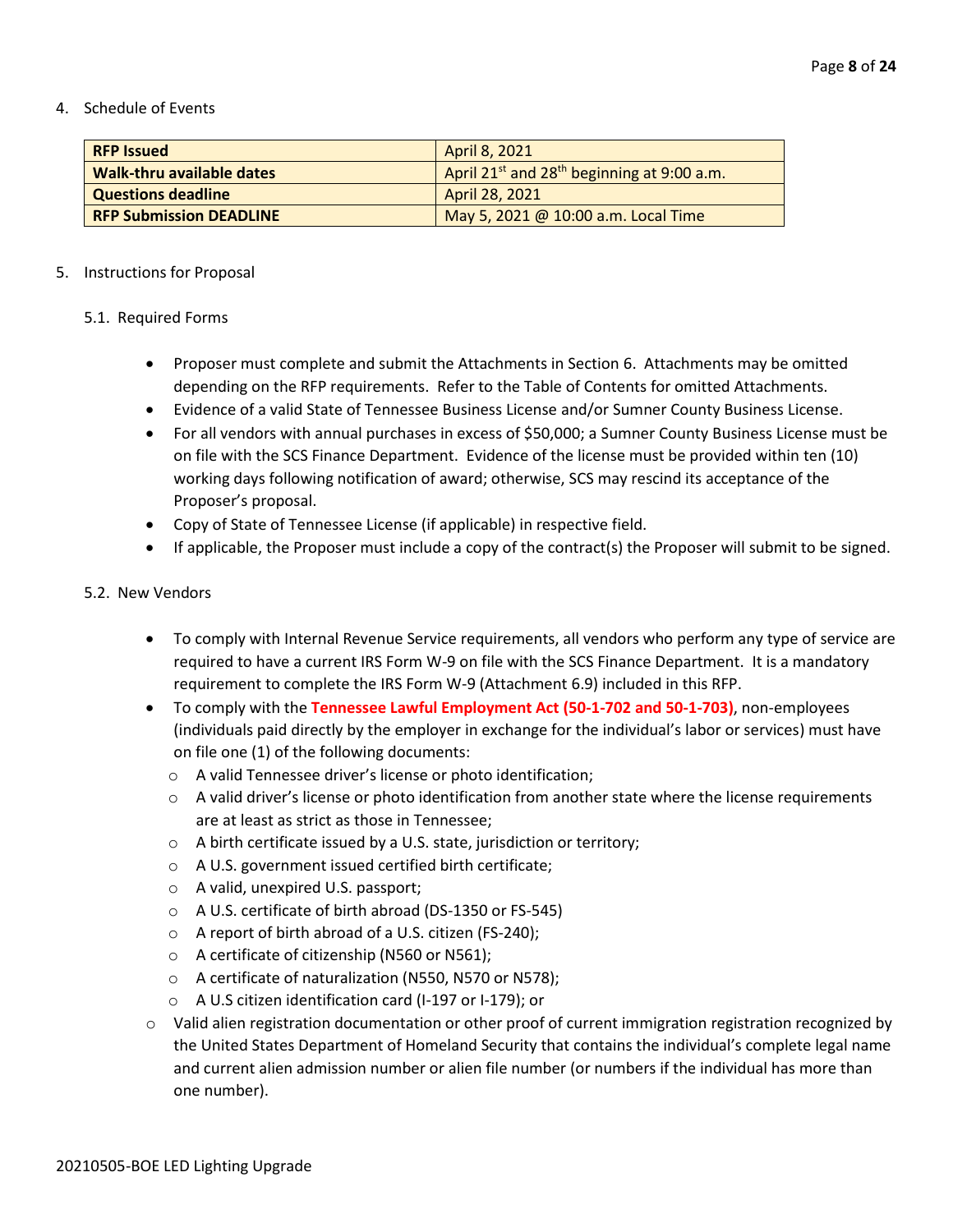## 5.3. Acknowledgement of Insurance Requirements

By submitting a proposal, Proposer acknowledges that it has read and understands the insurance requirements for the proposal. The Proposer who may have employees, contractors, subcontractors or agents working on SCS properties shall carry current certificates for general and professional liability insurance and for workers' compensation as indicated below. The owner or Principal of each Proposer must also be insured by workers' compensation if they perform any of the services on SCS properties. There will be no exceptions to the insurance requirement. Proposer also understands that the evidence of required insurance must be submitted within fifteen (15) working days following notification of its offer being accepted; otherwise, SCS may rescind its acceptance of the Proposers proposal.

## • **General Liability**

| General Aggregate | \$2,000,000 |
|-------------------|-------------|
| Each Occurrence   | \$1,000,000 |

# • **Workers Compensation**

| <b>Workers Compensation</b> | <b>Tennessee Statutory Limits</b> |
|-----------------------------|-----------------------------------|
| <b>Employer's Liability</b> | \$500,000                         |

# 5.4. Clarification and Interpretation of RFP

The words "must" and "shall" in the RFP indicate mandatory requirements. Taking exception to any mandatory requirement shall be considered grounds for rejection. There are other requirements that SCS considers important but not mandatory. It is important to respond in a concise manner to each section and submit an itemized list of all exceptions.

## 5.5. Proposal Package

The package containing the proposal must be sealed and clearly marked on the outside of the package:

# **"20210505-BOE LED Lighting Upgrade" DO NOT OPEN**

All sealed proposals packages must include all of the following. Any sealed proposals are subject to rejection as non-conforming if any applicable item is not included.

- One (1) Complete Original
- One (1) electronic format (CD/USB Drive)
- Original Signature on Original Proposal. NO copied or digital signatures.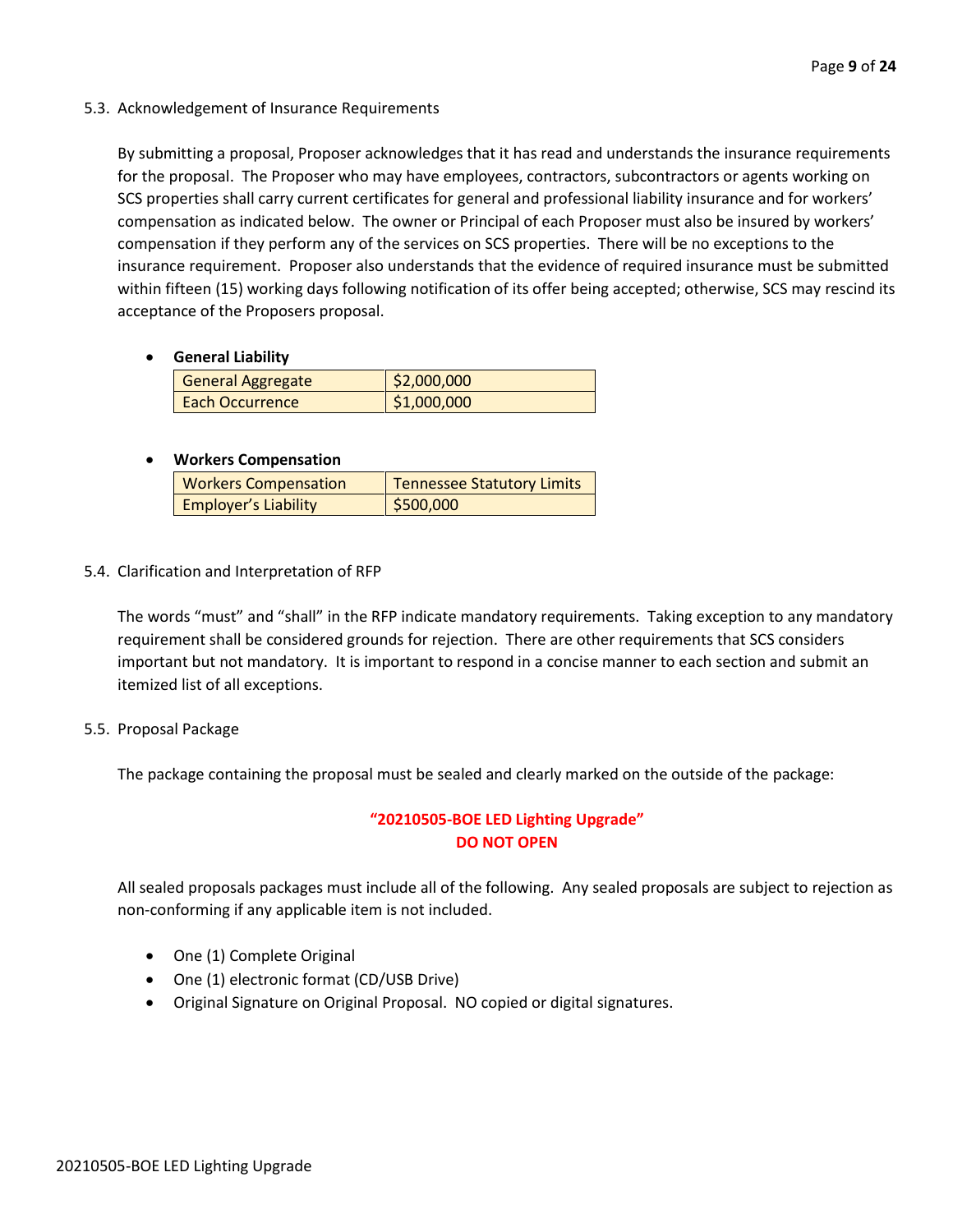## The outside of the proposal package must be labeled as follows (if applicable) per **T.C.A § 62-6-119**:

- 1. The name, license number, expiration date thereof, and license classification of the contractor applying to bid for the prime contract;
- 2. The name, license number, expiration date thereof, and license classification of the contractor applying to bid for the masonry contract where the total cost of the materials and labor for the masonry portion of the construction project exceeds one hundred thousand dollars (\$100,000);
- 3. The name, license number, expiration date thereof, and license classification of the contractor applying to bid for the electrical, plumbing, heating, ventilation, or air conditioning contracts except when such contractor's portion of the construction project is less than twenty-five thousand dollars (\$25,000);
- 4. For each vertical closed loop geothermal heating and cooling project, the company name, department of environment and conservation license number, classification (G, L or G,L) and the expiration date, except when the geothermal portion of the construction project is in an amount less than twenty-five thousand dollars (\$25,000);
- 5. Prime contractor bidders who are to perform the masonry portion of the construction project which exceeds one hundred thousand dollars (\$100,000), materials and labor, the electrical, plumbing, heating, ventilation or air conditioning or the geothermal heating and cooling must be so designated; and
- 6. Only one (1) contractor in each of the classifications listed above shall be written on the bid envelope.

Failure of any bidder to furnish the required information shall void such bid and such bid shall not be considered.

## 5.6. Delivery of Proposals

Sealed proposals will be accepted until **May 5, 2021 @ 10:00 a.m. Local Time**. Proposals received after that time will be deemed invalid. Vendors mailing proposal packages must allow sufficient time to ensure receipt of their package by the time specified. SCS shall not accept proposals via electronic transmission such as email, fax, etc. There will be no exceptions. Proposals will be opened and read aloud. The reading of the bids will begin at **10:00 a.m. Local Time**.

Due to the nature of deliveries to the SCS Support Services Facility by carriers such as UPS, FedEx and such like; the proposal package will be accepted if the date and time on the delivery confirmation are indicated to be on or before the Proposal Deadline.

Delivery Address: Sumner County Board of Education Attn: Purchasing Supervisor 1500 Airport Road Gallatin, TN 37066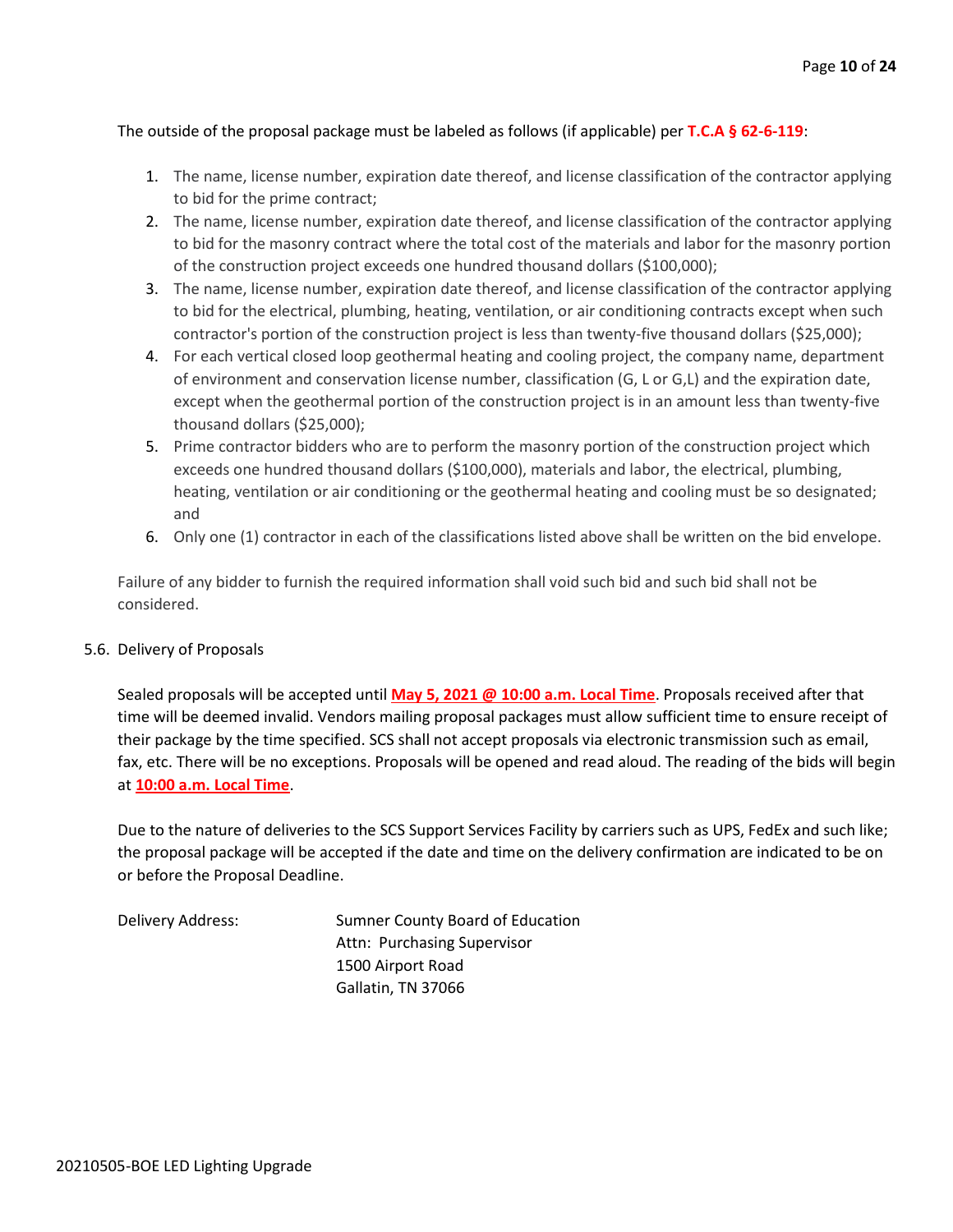#### 5.7. Evaluation of Proposals

The SCS Purchasing Supervisor will first examine the proposals to reject those that are clearly non-responsive to the stated requirements. Proposers who are determined to be non-responsive and/or non-responsible will be notified of this determination.

The evaluation process will include the following factors:

- Company Experience and Qualifications
	- o The nature and scope of the Proposers business.
	- $\circ$  The number of years the Proposer has been licensed to do business.
	- $\circ$  The number of years the Proposer has been providing the requested services.
	- o How many similarly sized or larger K-12 clients have you contract with?
- Compensation/Price Data
	- o Address all costs associated with performance of the contracted services.
- Past Performance and References
	- $\circ$  Provided a minimum of three (3) client references for similar projects in size and scope successfully completed by Proposer within the last three (3) years. Attachment 6.3.
	- $\circ$  SCS may also consider other sources of pertinent past performance information, including the districts own experience with the Proposer.
- 5.8. Request for Clarification of Proposals

Requests for clarification of proposals shall be distributed by the Purchasing Supervisor in writing (or email).

#### 5.9. Protests

In the event that any interested party finds any part of the listed specifications, terms or conditions to be discrepant, incomplete or otherwise questionable in any respect; it shall be the responsibility of the concerned party to notify the SCS Purchasing Office of such matters immediately upon receipt of the RFP. All notifications must be sent to the Purchasing Supervisor via email at [purchasing@sumnerschools.org.](mailto:purchasing@sumnerschools.org)

Any actual or prospective Proposer who is aggrieved in connection with the RFP or award of a contract may protest to the Purchasing Supervisor and/or the Sumner County Board of Education at its regularly scheduled meeting.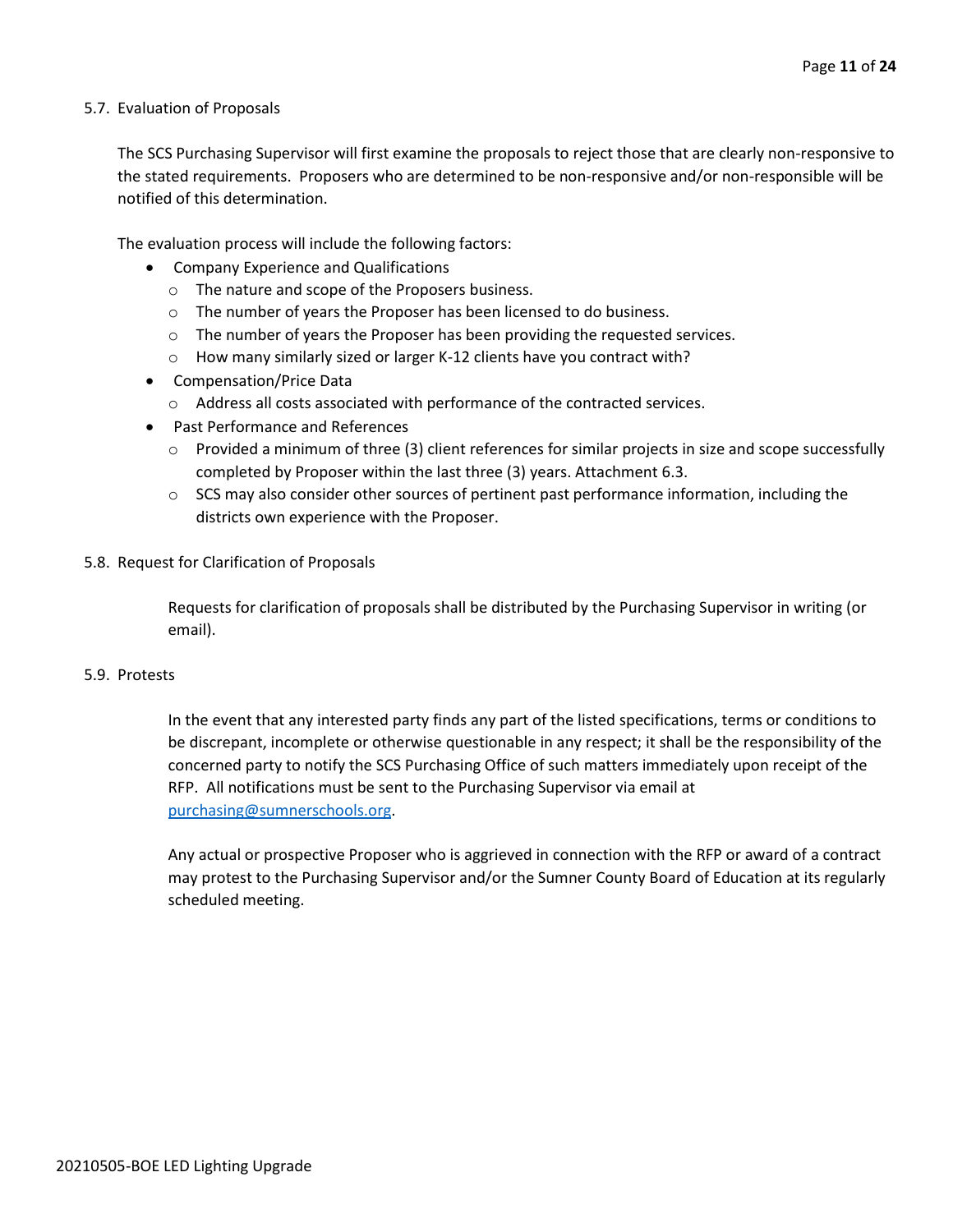#### **ATTACHMENT "A"**

|    | <b>EXISITING LIGHT</b>                  | <b>Hawkins</b><br>MS Gym | <b>Union ES</b><br><b>Classrooms</b> | <b>Union ES</b><br>Common | <b>Gallatin HS</b><br><b>Classrooms</b> | Gallatin<br><b>HS</b><br>Common |
|----|-----------------------------------------|--------------------------|--------------------------------------|---------------------------|-----------------------------------------|---------------------------------|
| Α  | 2x4 3L T8 32w Troffer                   |                          | 332                                  | 91                        |                                         |                                 |
| B  | 1x4 2L T8 32w Shop Light                |                          |                                      | 24                        | 9                                       | 50                              |
| C  | 6 inch Down Light 60w                   |                          |                                      | 6                         |                                         |                                 |
| D  | 2x2 2L T8-U 32w Troffer                 |                          |                                      | 3                         | 17                                      | 47                              |
| Ε  | 2x4 6L T8 32w Highbay                   |                          |                                      | 4                         |                                         |                                 |
| F  | 2x4 2L T8 32w Surface Mount             |                          | $\overline{2}$                       | 5                         |                                         | 58                              |
| G  | A19 Lamp 60w                            |                          | 20                                   | $\overline{2}$            |                                         | 31                              |
| н  | 2x4 4L T8 32w Troffer                   |                          |                                      | 36                        | 1286                                    | 861                             |
| I. | 2x4 4L T8 32w Surface Mount             |                          |                                      | 9                         |                                         | 102                             |
| J  | 2x4 6L T5 54w Highway                   |                          |                                      | 15                        |                                         |                                 |
| Κ  | 2x4 2L T8 32w Troffer                   |                          |                                      | 68                        |                                         | $\overline{4}$                  |
| L  | 4L T8 32w Highbay                       | 46                       |                                      |                           |                                         |                                 |
| M  | <b>Change Fixture Location</b>          | 16                       |                                      |                           |                                         |                                 |
| N  | 1x4 2L T8 32w Shop Light Pendant Mount  |                          |                                      |                           | 212                                     | 12                              |
| O  | 1x4 1L T8 32w Shop Light Pendant Mount  |                          |                                      |                           | 18                                      | $\mathbf{1}$                    |
| P  | 1x1 1L A19 Recessed Square Lensed       |                          |                                      |                           | 10                                      | 44                              |
| Q  | 1x2 1L T8 32w Strip                     |                          |                                      |                           | $\overline{2}$                          |                                 |
| R  | 1x8 2L T8 Shop Light                    |                          |                                      |                           | 22                                      | 8                               |
| S  | 2x4 4L T5 54w Highway                   |                          |                                      |                           |                                         | 32                              |
| т  | 2x4 LED Surface Mount (wattage unknown) |                          |                                      |                           |                                         | 9                               |
| U  | 2x2 2L T8-U 32w Surface Mount           |                          |                                      |                           |                                         | $\mathbf{1}$                    |
| v  | Chandelier - 6L A19 60w                 |                          |                                      |                           |                                         | 3                               |
| w  | 1x4 2L Vaportite                        |                          |                                      |                           |                                         | $\overline{2}$                  |
| х  | 1x4 2L Wallmount Vanity                 |                          |                                      |                           |                                         | 3                               |
| Υ  | 2x4 4L T5 54w Highway                   |                          |                                      |                           |                                         | 66                              |
| Z  | 1x4 2L Wrap                             |                          |                                      |                           |                                         | 14                              |
| AA | 1x1 1L 75w MH Surface Mount             |                          |                                      |                           |                                         | $\overline{2}$                  |
| BВ | 1x2 1L Wallmount                        |                          |                                      |                           |                                         | 17                              |
| СC | 1x4 2L Wallmount Stairwell              |                          |                                      |                           |                                         | 36                              |
|    | <b>Fixture Count</b>                    | 62                       | 354                                  | 263                       | 1576                                    | 1403                            |

NOTES:

1. Hawkins MS Gym currently has occupancy sensors attached to each highbay that will be utilized.

2. Hawkins MS Gym has 16 fixtures that are obstructed by new HVAC duct work. All 16 should be moved approx.. 6-8 ft. Power connection to be relocated by Owner.

3. Union ES – No emergency circuit or emergency battery back-up fixtures (only bug-eye and exit combo fixtures). All are currently LED.

4. Gallatin HS Gym + Hawkins MS Gym – Install Wire Cages for new fixtures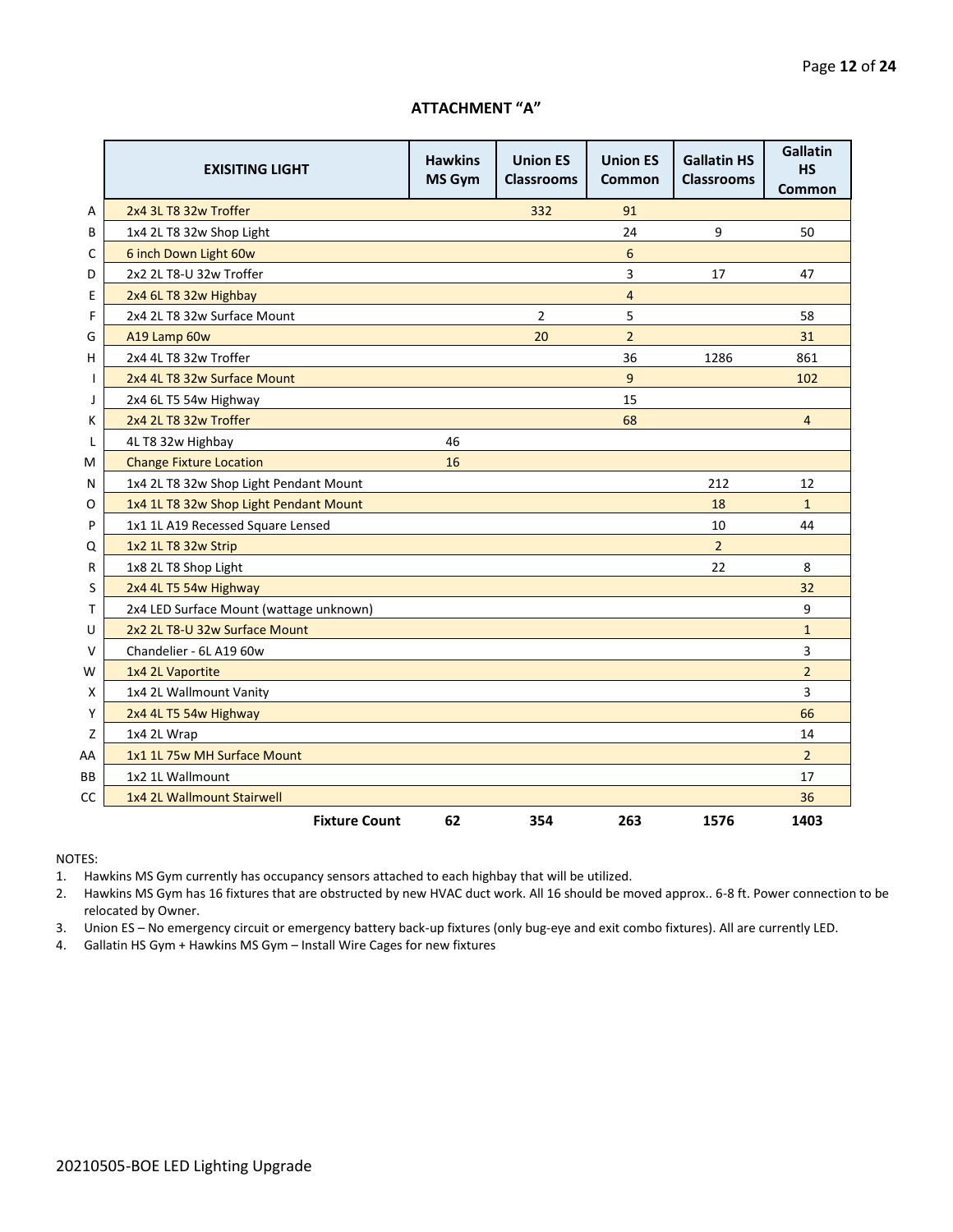#### **ATTACHMENT 6.1 - Contact Information**

| <b>Company Legal Name:</b>                 |          |
|--------------------------------------------|----------|
| <b>Company Official Address:</b>           |          |
|                                            |          |
| Company Web Site (URL):                    |          |
|                                            |          |
|                                            |          |
| Contact Person for project administration: |          |
|                                            |          |
|                                            |          |
|                                            |          |
|                                            | (office) |
|                                            |          |
|                                            | (mobile) |
|                                            |          |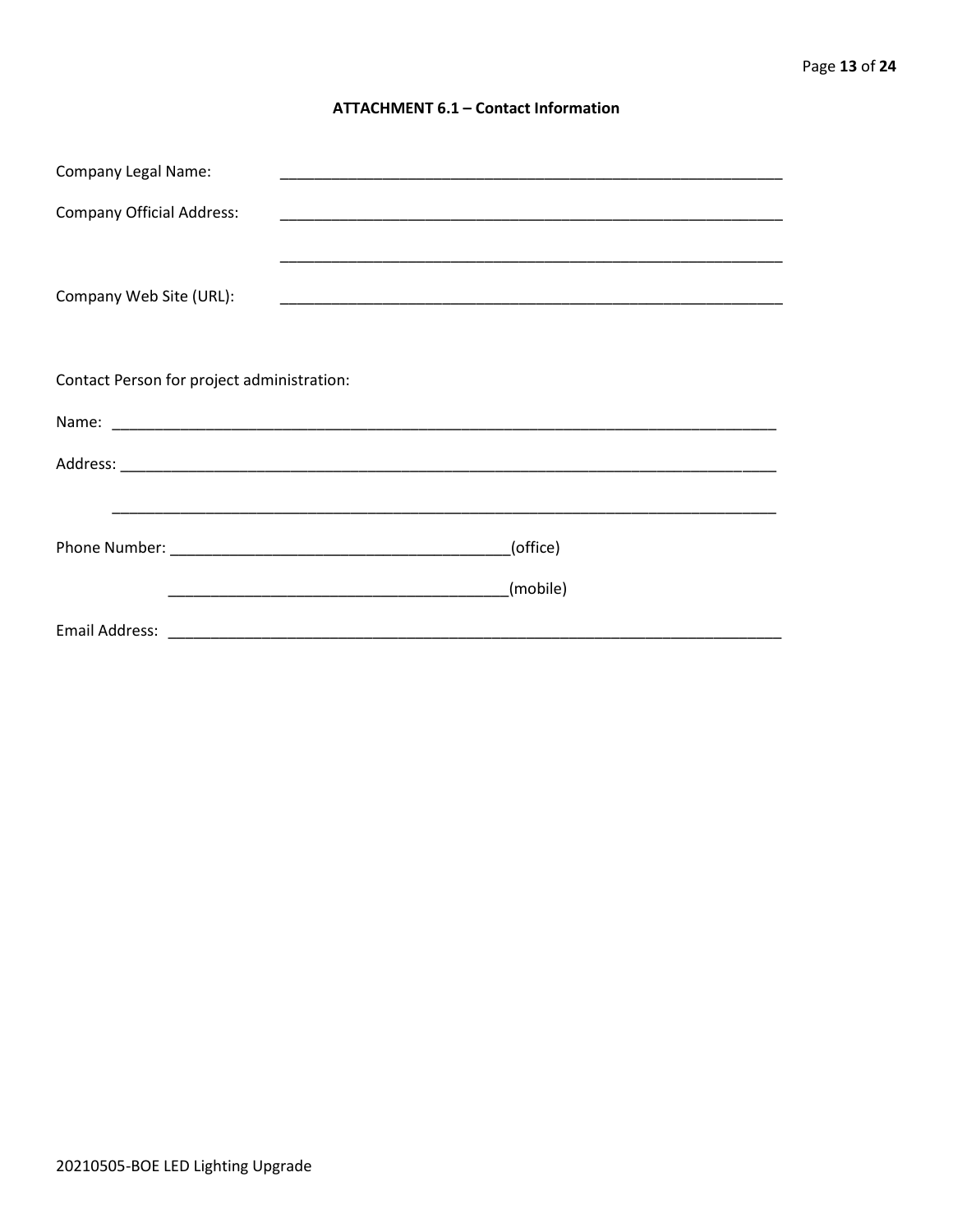

Attn: Purchasing Supervisor 1500 Airport Road Gallatin, TN 37066

#### **ATTACHMENT 6.2 – Bid Form/Certification**

Date \_\_\_\_\_\_\_\_\_\_\_\_\_\_\_\_\_\_\_\_\_\_\_\_\_\_\_\_\_\_\_\_

# **"SEE ATTACHED SHEET"**

By checking this box, Proposer agrees that SCS reserves the right to extend the terms, conditions and prices of this contract to other Institutions (such as State, Local and/or Public Agencies) who express an interest in participating in any contract that results from this RFP. Each of the piggyback Institutions will issue their own purchasing documents for the goods/service. Proposer agrees that SCS shall bear no responsibility or liability for any agreements between Proposer and the other Institution(s) who desire to exercise this option.

By Signing below, Proposer certifies they have carefully examined all instructions, requirements, specifications, terms and conditions of the RFP and certifies:

- It is a reputable company regularly engaged in providing goods and/or services necessary to meet the requirements, specifications, terms and conditions of the RFP.
- All statements, information and representations prepared and submitted in response to the RFP are current, complete, true and accurate. Proposer acknowledges that the Sumner County Board of Education (SCS) will rely on such statements, information and representations in selecting the successful proposer(s).
- That the prices quoted shall be SCSs pricing for the products and/or service.
- It shall be bound by all statements, representations, warranties and guarantees made in its proposal.
- Proposer acknowledges that the contract may be canceled if any conflict of interest or appearance of a conflict of interest is discovered by SCS, in its sole discretion.
- All purchase orders must be duly authorized and executed by SCS and subject to the terms and conditions of the RFP.

| Title               | <u> 1989 - Johann John Stone, markin film yn y brening yn y brening yn y brening yn y brening yn y brening yn y b</u> |  |
|---------------------|-----------------------------------------------------------------------------------------------------------------------|--|
| <b>Printed Name</b> | <u> 1980 - Jan Barbarat, margaret amerikan ba</u>                                                                     |  |
| Vendor Legal Name   |                                                                                                                       |  |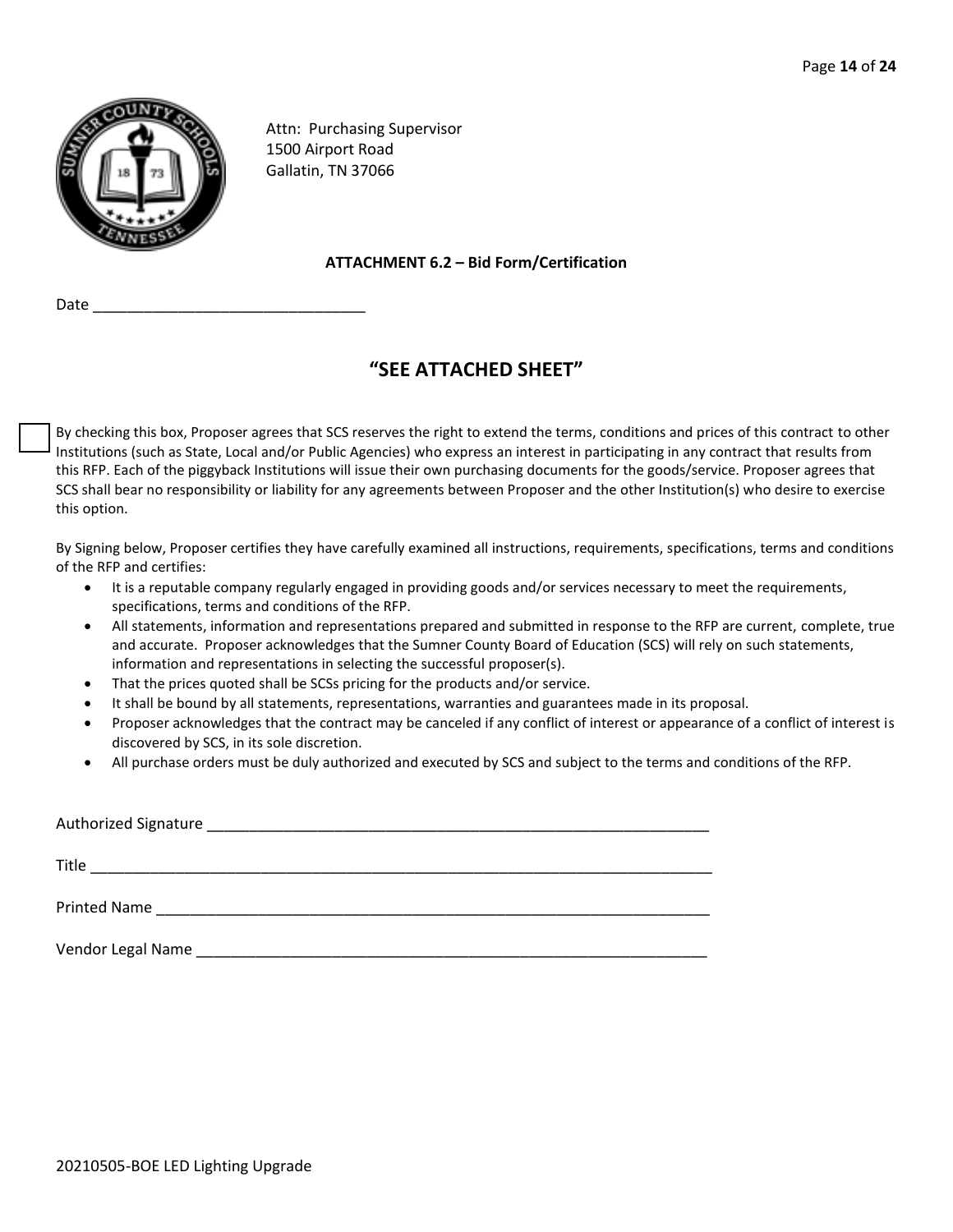#### **ATTACHMENT 6.2 – Bid Form/Certification**

| <b>HAWKINS MIDDLE GYM</b>         |  |
|-----------------------------------|--|
| UNION ELEMENTARY CLASSROOMS       |  |
| UNION ELEMENTARY COMMONS AREA     |  |
| <b>GALLATIN HIGH CLASSROOMS</b>   |  |
|                                   |  |
| <b>GALLATIN HIGH COMMONS AREA</b> |  |

|    | <b>EXISITING LIGHT</b>                  | <b>RECOMMENDED REPLACEMENT</b> | <b>UNIT COST</b> |
|----|-----------------------------------------|--------------------------------|------------------|
| A  | 2x4 3L T8 32w Troffer                   |                                |                  |
| B  | 1x4 2L T8 32w Shop Light                |                                |                  |
| С  | 6 inch Down Light 60w                   |                                |                  |
| D  | 2x2 2L T8-U 32w Troffer                 |                                |                  |
| Ε  | 2x4 6L T8 32w Highbay                   |                                |                  |
| F  | 2x4 2L T8 32w Surface Mount             |                                |                  |
| G  | A19 Lamp 60w                            |                                |                  |
| н  | 2x4 4L T8 32w Troffer                   |                                |                  |
| I  | 2x4 4L T8 32w Surface Mount             |                                |                  |
| J  | 2x4 6L T5 54w Highway                   |                                |                  |
| Κ  | 2x4 2L T8 32w Troffer                   |                                |                  |
| L  | 4L T8 32w Highbay                       |                                |                  |
| М  | <b>Change Fixture Location</b>          |                                |                  |
| N  | 1x4 2L T8 32w Shop Light Pendant Mount  |                                |                  |
| O  | 1x4 1L T8 32w Shop Light Pendant Mount  |                                |                  |
| P  | 1x1 1L A19 Recessed Square Lensed       |                                |                  |
| Q  | 1x2 1L T8 32w Strip                     |                                |                  |
| R  | 1x8 2L T8 Shop Light                    |                                |                  |
| S  | 2x4 4L T5 54w Highway                   |                                |                  |
| т  | 2x4 LED Surface Mount (wattage unknown) |                                |                  |
| U  | 2x2 2L T8-U 32w Surface Mount           |                                |                  |
| ۷  | Chandelier - 6L A19 60w                 |                                |                  |
| W  | 1x4 2L Vaportite                        |                                |                  |
| X  | 1x4 2L Wallmount Vanity                 |                                |                  |
| Υ  | 2x4 4L T5 54w Highway                   |                                |                  |
| Z  | 1x4 2L Wrap                             |                                |                  |
| AA | 1x1 1L 75w MH Surface Mount             |                                |                  |
| ВB | 1x2 1L Wallmount                        |                                |                  |
| CC | 1x4 2L Wallmount Stairwell              |                                |                  |

# **Bid Good Thru Date: \_\_\_\_\_\_\_\_\_\_\_\_\_\_\_\_\_\_\_\_\_\_\_\_\_\_\_\_\_\_\_\_**

- The Unit Cost must include the cost for the fixture and installation.
- SCS reserves the right to utilize the Unit Cost to increase or decrease the scope of the project.
- SCS reservices the right to utilize the Unit Cost at other locations within the District with the same scope of work.

# **Vendor Legal Name:** \_\_\_\_\_\_\_\_\_\_\_\_\_\_\_\_\_\_\_\_\_\_\_\_\_\_\_\_\_\_\_\_\_\_\_\_\_\_\_\_\_\_\_\_\_\_\_\_\_\_\_\_\_\_\_\_\_\_\_\_\_\_\_\_\_\_\_\_\_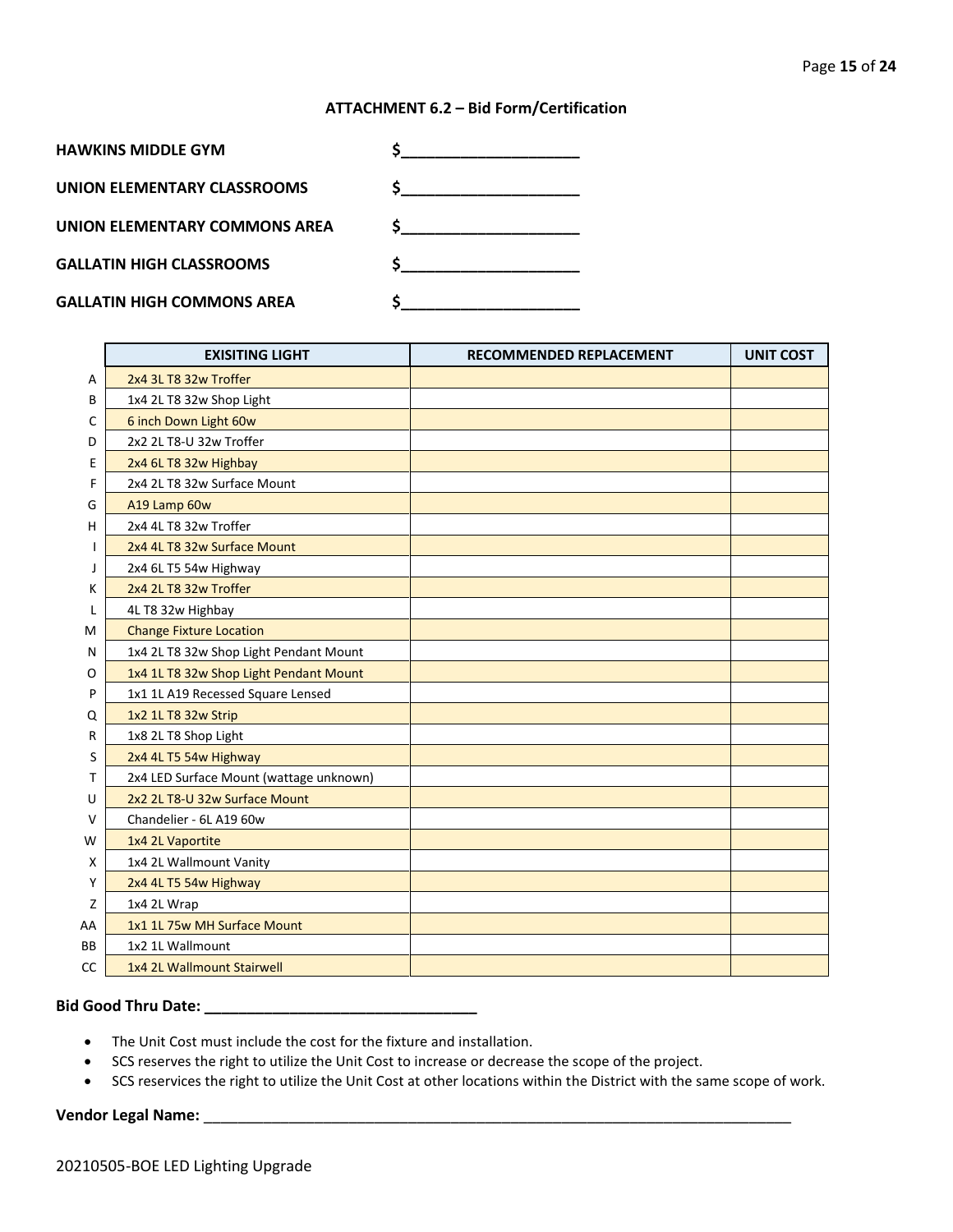# **ATTACHMENT 6.3 - References**

| 1. |                                      |  |
|----|--------------------------------------|--|
|    |                                      |  |
|    |                                      |  |
|    |                                      |  |
|    |                                      |  |
|    |                                      |  |
| 2. |                                      |  |
|    |                                      |  |
|    |                                      |  |
|    |                                      |  |
|    |                                      |  |
|    |                                      |  |
| З. |                                      |  |
|    |                                      |  |
|    |                                      |  |
|    |                                      |  |
|    |                                      |  |
|    |                                      |  |
|    | 4. Project Name/Location: __________ |  |
|    |                                      |  |
|    |                                      |  |
|    |                                      |  |
|    |                                      |  |
|    |                                      |  |

\*Proposers may copy this page and submit additional references.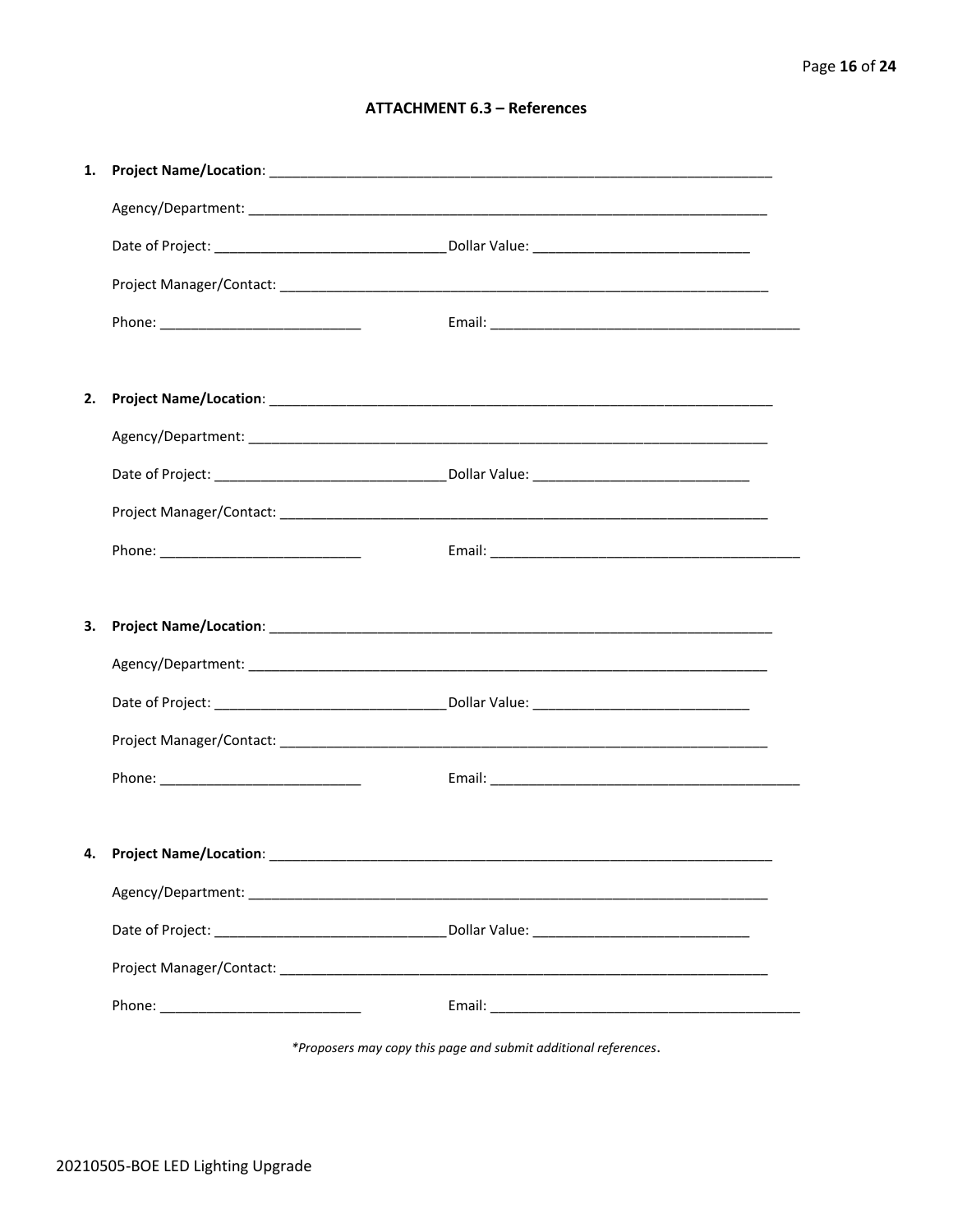## **ATTACHMENT 6.4 – Certification of Non-Collusion & Debarment or Suspension**

The undersigned Proposer certifies that they are duly authorized to execute this contract, that this company, corporation, firm, partnership or individual has not prepared this proposal in collusion with any other respondent, and that the contents of this proposal as to prices, terms or conditions of said proposal have not been communicated by the undersigned nor by any employee or agent to any other person engaged in this type of business prior to the official opening of this proposal.

The undersigned Proposer certifies, to the best of its knowledge and belief, that it and its principals:

- Are not presently debarred, suspended, proposed for debarment, declared ineligible or voluntarily excluded from participation in transactions under federal non-procurement programs by any federal department or agency;
- Have not, within the three-year period preceding the proposal, had one or more public transactions (federal, state or local) terminated for cause or default; and
- Are not presently indicated or otherwise criminally or civilly charged by a government entity (federal, state or local) and have not, within the three-year period preceding the bid, been convicted or had a civil judgement rendered against it:
	- $\circ$  For the commission of fraud or a criminal offense in connection with obtaining, attempting to obtain or performing a public transaction (federal, state or local) or a procurement contract under such a public transaction;
	- $\circ$  For the violation of federal or state antitrust statutes, including those proscribing price fixing between competitors, the allocation of customers between competitors, or bid rigging; or
	- o For the commission of embezzlement, theft, forgery, bribery, falsification or destruction of records, making false statements, or receiving stolen property.

I understand that a false statement on this certification may be grounds for the rejection of this proposal or the termination of the award. In addition, under 18 U.S.C. 1001, a false statement may result in a fine of up to \$10,000 or imprisonment for up to five years, or both.

Company: \_\_\_\_\_\_\_\_\_\_\_\_\_\_\_\_\_\_\_\_\_\_\_\_\_\_\_\_\_\_\_\_\_\_\_\_\_\_\_\_\_\_\_\_\_\_\_\_\_\_\_\_\_\_\_\_\_\_\_\_\_\_\_\_\_\_\_\_\_\_\_\_\_\_\_\_

Respondent Signature: \_\_\_\_\_\_\_\_\_\_\_\_\_\_\_\_\_\_\_\_\_\_\_\_\_\_\_\_\_\_\_\_\_\_\_\_\_\_\_\_\_\_\_\_\_\_\_\_\_\_\_\_\_\_\_\_\_\_\_\_\_\_\_\_\_\_

Respondent (Print Name & Title): \_\_\_\_\_\_\_\_\_\_\_\_\_\_\_\_\_\_\_\_\_\_\_\_\_\_\_\_\_\_\_\_\_\_\_\_\_\_\_\_\_\_\_\_\_\_\_\_\_\_\_\_\_\_\_\_\_

Date: \_\_\_\_\_\_\_\_\_\_\_\_\_\_\_\_\_\_\_\_\_\_\_\_\_\_\_\_\_\_\_\_\_\_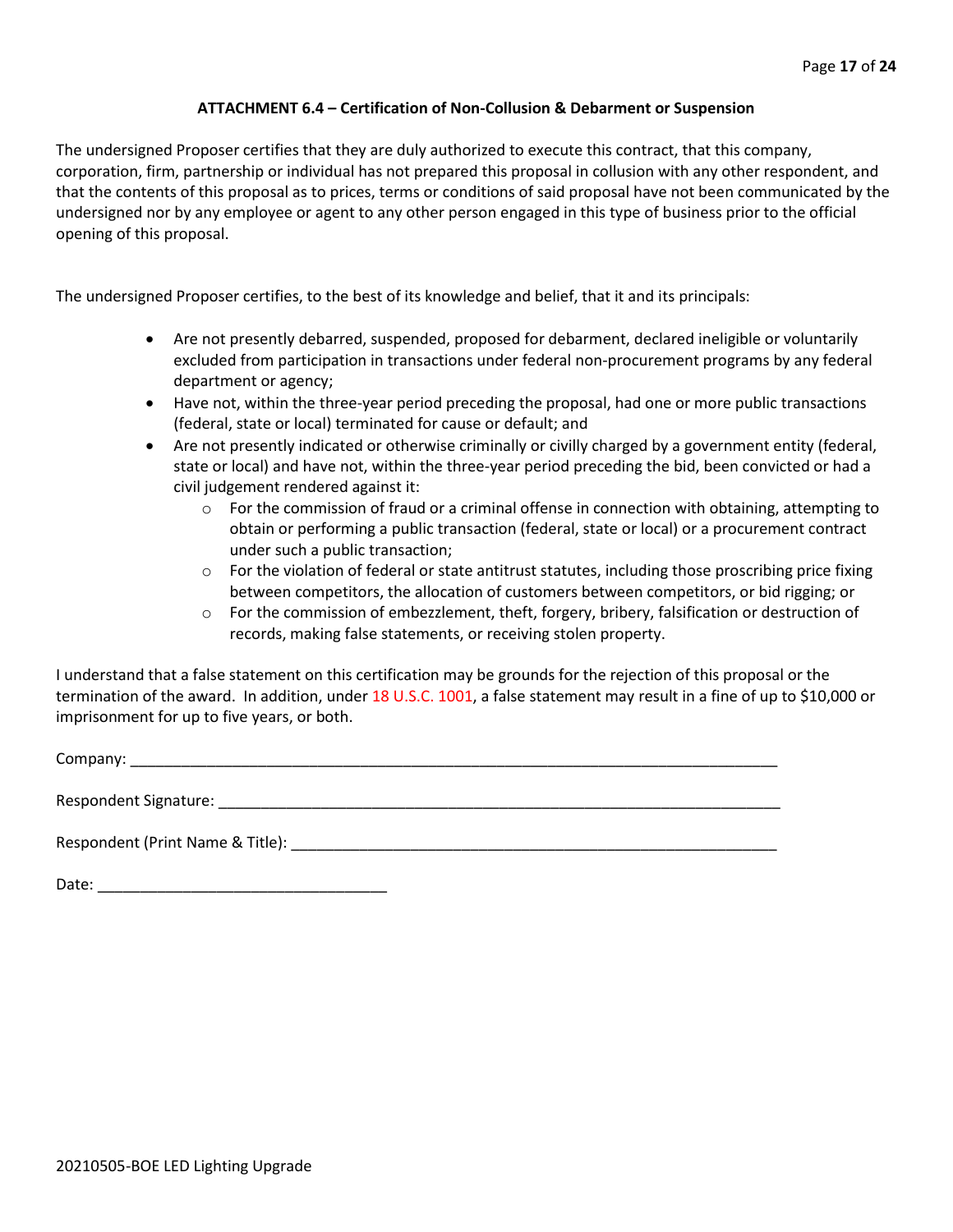#### **ATTACHMENT 6.5 – Attestation Re Personnel**

# **ATTESTATION RE PERSONNEL USED IN CONTRACT PERFORMANCE**

| CONTRACTOR LEGAL ENTITY NAME:                                          |  |
|------------------------------------------------------------------------|--|
| FEDERAL EMPLOYER IDENTIFICATION NUMBER:<br>(or Social Security Number) |  |

**The Contractor, identified above, does hereby attest, certify, warrant and assure that the Contractor shall not knowingly utilize the services of an illegal immigrant in the performance of this Contract and shall not knowingly utilize the services of any subcontractor who will utilize the services of an illegal immigrant in the performance of this Contract, T.C.A. § 12-3-309.**

SIGNATURE & DATE:

*NOTICE: This attestation MUST be signed by an individual empowered to contractually bind the Contractor.*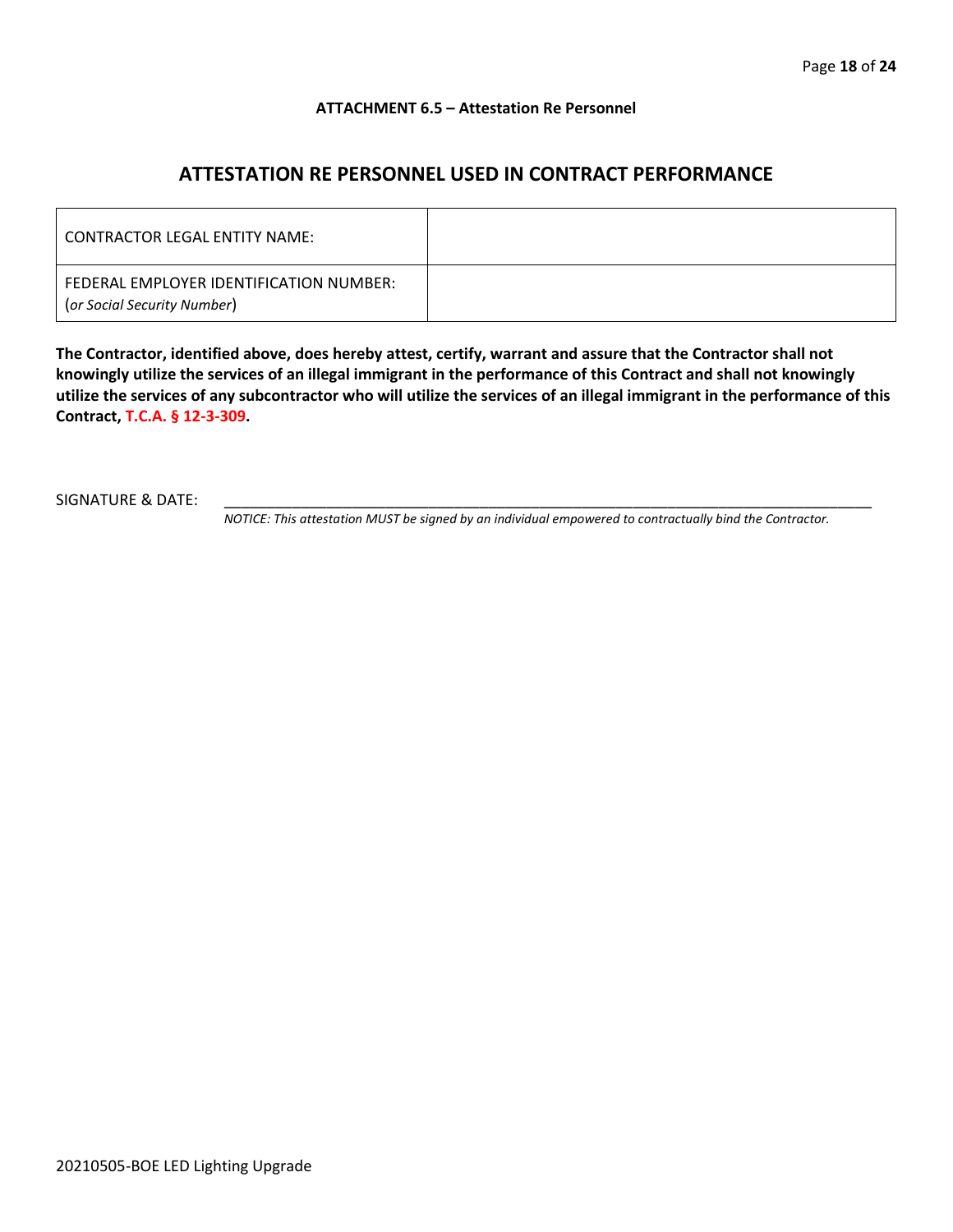#### **ATTACHMENT 6.6 – Drug Free Workplace Affidavit**

The Sumner County Board of Education is committed to maintaining a safe and productive work environment for its employees and to providing high quality service to its citizens. The goal of this policy is for Sumner County Board of Education employees and contractors to remain, or become and remain, drug-free. Abuse and dependency on alcohol and/or drugs can seriously affect the health of employees, contractors and citizens, jeopardize personal safety, impact the safety of others and impair job performance.

STATE OF

**COUNTY OF** \_\_\_\_\_\_\_\_\_\_\_\_\_\_\_\_\_\_\_\_\_\_\_\_\_\_\_\_\_\_\_\_\_

The undersigned, principal officer of

an employer of five (5) or more employees contracting with Sumner County Board of Education to provide goods or services, hereby states under oath as follows:

- 1. The undersigned is a principal officer of (hereinafter referred to as the "Company") and is duly authorized to execute this Affidavit on behalf of the Company.
- 2. The Company submits this Affidavit pursuant to **T.C.A. § 50-9-113**, which requires each employer with no less than five (5) employees receiving pay who contracts with the state and any local government to provide contracted services to submit an affidavit stating that such employer has a drug-free workplace program that complies with Title 50, Chapter 9 of the *Tennessee Code Annotated*.
- 3. The Company is in compliance with **T.C.A. § 50-9-113** and all applicable Federal Laws, Rules and Regulations requiring a drug-free workplace program.

Further affiant saith not.

| <b>Principal Officer:</b> |  |
|---------------------------|--|
|                           |  |
| <b>STATE OF</b>           |  |

**COUNTY OF** \_\_\_\_\_\_\_\_\_\_\_\_\_\_\_\_\_\_\_\_\_\_\_\_\_\_\_\_\_\_\_\_\_\_

Before me personally appeared \_\_\_\_\_\_\_\_\_\_\_\_\_\_\_\_\_\_\_\_\_\_\_\_\_\_\_\_\_\_\_\_\_\_\_\_\_\_\_\_\_\_\_\_\_\_\_\_\_\_\_\_\_\_\_\_\_\_\_\_\_\_, with whom I am personally acquainted (or proved to me on the basis of satisfactory evidence) and who acknowledged that such person executed the foregoing affidavit for the purposes therein contained.

Witness my hand and seal at office this \_\_\_\_\_\_\_\_\_\_\_\_\_ day of \_\_\_\_\_\_\_\_\_\_\_\_\_\_\_\_\_\_\_\_\_, 20\_\_\_\_.

\_\_\_\_\_\_\_\_\_\_\_\_\_\_\_\_\_\_\_\_\_\_\_\_\_\_\_\_\_\_\_\_\_\_\_\_\_\_\_\_\_\_\_\_\_\_\_\_ Notary Public

My commission expires: \_\_\_\_\_\_\_\_\_\_\_\_\_\_\_\_\_\_\_\_\_\_\_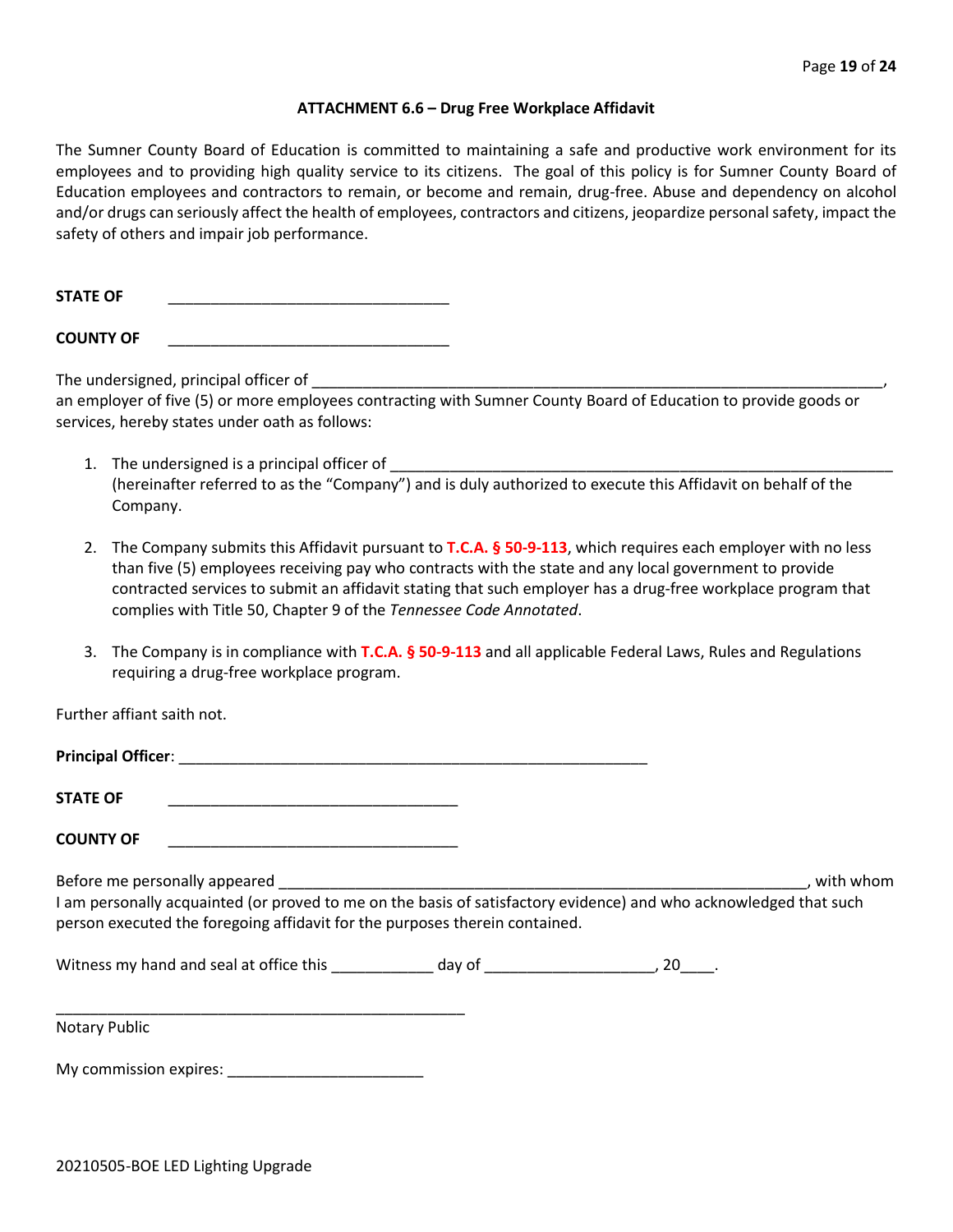#### **ATTACHMENT 6.7 – W9**

|                                                                                                                                                                                                                                                                                                                                                                                                                                                                                                                                                                                                                                                          | (Rev. December 2014)<br>Department of the Treasury<br>Internal Revenue Service                                                                                                                                                                                                                                                                                                                                                                                                                                        | <b>Request for Taxpayer</b><br><b>Identification Number and Certification</b><br>1 Name (as shown on your income tax return). Name is required on this line; do not leave this line blank.             |                                                                                                                                                               |                                                                                                                                                                                          |                                                   |                                       | Give Form to the<br>requester. Do not<br>send to the IRS. |  |
|----------------------------------------------------------------------------------------------------------------------------------------------------------------------------------------------------------------------------------------------------------------------------------------------------------------------------------------------------------------------------------------------------------------------------------------------------------------------------------------------------------------------------------------------------------------------------------------------------------------------------------------------------------|-----------------------------------------------------------------------------------------------------------------------------------------------------------------------------------------------------------------------------------------------------------------------------------------------------------------------------------------------------------------------------------------------------------------------------------------------------------------------------------------------------------------------|--------------------------------------------------------------------------------------------------------------------------------------------------------------------------------------------------------|---------------------------------------------------------------------------------------------------------------------------------------------------------------|------------------------------------------------------------------------------------------------------------------------------------------------------------------------------------------|---------------------------------------------------|---------------------------------------|-----------------------------------------------------------|--|
| σû                                                                                                                                                                                                                                                                                                                                                                                                                                                                                                                                                                                                                                                       | 2 Business name/disregarded entity name, if different from above                                                                                                                                                                                                                                                                                                                                                                                                                                                      |                                                                                                                                                                                                        |                                                                                                                                                               |                                                                                                                                                                                          |                                                   |                                       |                                                           |  |
| Specific Instructions on page<br>Print or type                                                                                                                                                                                                                                                                                                                                                                                                                                                                                                                                                                                                           | 3 Check appropriate box for federal tax classification; check only one of the following seven boxes:<br>C Corporation<br>S Corporation Partnership<br>Individual/sole proprietor or<br>Trust/estate<br>single-member LLC<br>Limited liability company. Enter the tax classification (C=C corporation, S=S corporation, P=partnership) ▶<br>Note. For a single-member LLC that is disregarded, do not check LLC; check the appropriate box in the line above for<br>the tax classification of the single-member owner. |                                                                                                                                                                                                        |                                                                                                                                                               | 4 Exemptions (codes apply only to<br>certain entities, not individuals; see<br>instructions on page 3):<br>Exempt payee code (if any)<br>Exemption from FATCA reporting<br>code (if any) |                                                   |                                       |                                                           |  |
|                                                                                                                                                                                                                                                                                                                                                                                                                                                                                                                                                                                                                                                          |                                                                                                                                                                                                                                                                                                                                                                                                                                                                                                                       | Other (see instructions) ▶                                                                                                                                                                             |                                                                                                                                                               |                                                                                                                                                                                          | (Applies to accounts maintained outside the U.S.) |                                       |                                                           |  |
|                                                                                                                                                                                                                                                                                                                                                                                                                                                                                                                                                                                                                                                          | 6 City, state, and ZIP code                                                                                                                                                                                                                                                                                                                                                                                                                                                                                           | 5 Address (number, street, and apt. or suite no.)                                                                                                                                                      | Requester's name and address (optional)                                                                                                                       |                                                                                                                                                                                          |                                                   |                                       |                                                           |  |
| See                                                                                                                                                                                                                                                                                                                                                                                                                                                                                                                                                                                                                                                      |                                                                                                                                                                                                                                                                                                                                                                                                                                                                                                                       |                                                                                                                                                                                                        |                                                                                                                                                               |                                                                                                                                                                                          |                                                   |                                       |                                                           |  |
|                                                                                                                                                                                                                                                                                                                                                                                                                                                                                                                                                                                                                                                          |                                                                                                                                                                                                                                                                                                                                                                                                                                                                                                                       | 7 List account number(s) here (optional)                                                                                                                                                               |                                                                                                                                                               |                                                                                                                                                                                          |                                                   |                                       |                                                           |  |
| Part I                                                                                                                                                                                                                                                                                                                                                                                                                                                                                                                                                                                                                                                   |                                                                                                                                                                                                                                                                                                                                                                                                                                                                                                                       | <b>Taxpayer Identification Number (TIN)</b>                                                                                                                                                            |                                                                                                                                                               |                                                                                                                                                                                          |                                                   |                                       |                                                           |  |
| Enter your TIN in the appropriate box. The TIN provided must match the name given on line 1 to avoid<br>backup withholding. For individuals, this is generally your social security number (SSN). However, for a<br>resident alien, sole proprietor, or disregarded entity, see the Part I instructions on page 3. For other<br>entities, it is your employer identification number (EIN). If you do not have a number, see How to get a<br>TIN on page 3.<br>Note. If the account is in more than one name, see the instructions for line 1 and the chart on page 4 for<br>guidelines on whose number to enter.                                         |                                                                                                                                                                                                                                                                                                                                                                                                                                                                                                                       |                                                                                                                                                                                                        |                                                                                                                                                               | or                                                                                                                                                                                       | Social security number                            | <b>Employer identification number</b> |                                                           |  |
|                                                                                                                                                                                                                                                                                                                                                                                                                                                                                                                                                                                                                                                          |                                                                                                                                                                                                                                                                                                                                                                                                                                                                                                                       |                                                                                                                                                                                                        |                                                                                                                                                               |                                                                                                                                                                                          | -                                                 |                                       |                                                           |  |
| <b>Part II</b>                                                                                                                                                                                                                                                                                                                                                                                                                                                                                                                                                                                                                                           | <b>Certification</b>                                                                                                                                                                                                                                                                                                                                                                                                                                                                                                  |                                                                                                                                                                                                        |                                                                                                                                                               |                                                                                                                                                                                          |                                                   |                                       |                                                           |  |
|                                                                                                                                                                                                                                                                                                                                                                                                                                                                                                                                                                                                                                                          | Under penalties of perjury, I certify that:                                                                                                                                                                                                                                                                                                                                                                                                                                                                           |                                                                                                                                                                                                        |                                                                                                                                                               |                                                                                                                                                                                          |                                                   |                                       |                                                           |  |
| 1. The number shown on this form is my correct taxpayer identification number (or I am waiting for a number to be issued to me); and<br>2. I am not subject to backup withholding because: (a) I am exempt from backup withholding, or (b) I have not been notified by the Internal Revenue<br>Service (IRS) that I am subject to backup withholding as a result of a failure to report all interest or dividends, or (c) the IRS has notified me that I am<br>no longer subject to backup withholding; and                                                                                                                                              |                                                                                                                                                                                                                                                                                                                                                                                                                                                                                                                       |                                                                                                                                                                                                        |                                                                                                                                                               |                                                                                                                                                                                          |                                                   |                                       |                                                           |  |
|                                                                                                                                                                                                                                                                                                                                                                                                                                                                                                                                                                                                                                                          |                                                                                                                                                                                                                                                                                                                                                                                                                                                                                                                       | 3. I am a U.S. citizen or other U.S. person (defined below); and                                                                                                                                       |                                                                                                                                                               |                                                                                                                                                                                          |                                                   |                                       |                                                           |  |
|                                                                                                                                                                                                                                                                                                                                                                                                                                                                                                                                                                                                                                                          |                                                                                                                                                                                                                                                                                                                                                                                                                                                                                                                       | 4. The FATCA code(s) entered on this form (if any) indicating that I am exempt from FATCA reporting is correct.                                                                                        |                                                                                                                                                               |                                                                                                                                                                                          |                                                   |                                       |                                                           |  |
| Certification instructions. You must cross out item 2 above if you have been notified by the IRS that you are currently subject to backup withholding<br>because you have failed to report all interest and dividends on your tax return. For real estate transactions, item 2 does not apply. For mortgage<br>interest paid, acquisition or abandonment of secured property, cancellation of debt, contributions to an individual retirement arrangement (IRA), and<br>generally, payments other than interest and dividends, you are not required to sign the certification, but you must provide your correct TIN. See the<br>instructions on page 3. |                                                                                                                                                                                                                                                                                                                                                                                                                                                                                                                       |                                                                                                                                                                                                        |                                                                                                                                                               |                                                                                                                                                                                          |                                                   |                                       |                                                           |  |
| Sign<br>Here                                                                                                                                                                                                                                                                                                                                                                                                                                                                                                                                                                                                                                             | Signature of<br>U.S. person $\blacktriangleright$                                                                                                                                                                                                                                                                                                                                                                                                                                                                     |                                                                                                                                                                                                        | Date $\blacktriangleright$                                                                                                                                    |                                                                                                                                                                                          |                                                   |                                       |                                                           |  |
|                                                                                                                                                                                                                                                                                                                                                                                                                                                                                                                                                                                                                                                          | <b>General Instructions</b>                                                                                                                                                                                                                                                                                                                                                                                                                                                                                           |                                                                                                                                                                                                        | · Form 1098 (home mortgage interest), 1098-E (student Ioan interest), 1098-T<br>(tuition)                                                                     |                                                                                                                                                                                          |                                                   |                                       |                                                           |  |
|                                                                                                                                                                                                                                                                                                                                                                                                                                                                                                                                                                                                                                                          |                                                                                                                                                                                                                                                                                                                                                                                                                                                                                                                       | Section references are to the Internal Revenue Code unless otherwise noted.                                                                                                                            | · Form 1099-C (canceled debt)                                                                                                                                 |                                                                                                                                                                                          |                                                   |                                       |                                                           |  |
|                                                                                                                                                                                                                                                                                                                                                                                                                                                                                                                                                                                                                                                          |                                                                                                                                                                                                                                                                                                                                                                                                                                                                                                                       | Future developments. Information about developments affecting Form W-9 (such                                                                                                                           | . Form 1099-A (acquisition or abandonment of secured property)                                                                                                |                                                                                                                                                                                          |                                                   |                                       |                                                           |  |
| as legislation enacted after we release it) is at www.irs.gov/fw9.<br><b>Purpose of Form</b>                                                                                                                                                                                                                                                                                                                                                                                                                                                                                                                                                             |                                                                                                                                                                                                                                                                                                                                                                                                                                                                                                                       | Use Form W-9 only if you are a U.S. person (including a resident alien), to<br>provide your correct TIN.                                                                                               |                                                                                                                                                               |                                                                                                                                                                                          |                                                   |                                       |                                                           |  |
| An individual or entity (Form W-9 requester) who is required to file an information                                                                                                                                                                                                                                                                                                                                                                                                                                                                                                                                                                      |                                                                                                                                                                                                                                                                                                                                                                                                                                                                                                                       | If you do not return Form W-9 to the requester with a TIN, you might be subject<br>to backup withholding. See What is backup withholding? on page 2.                                                   |                                                                                                                                                               |                                                                                                                                                                                          |                                                   |                                       |                                                           |  |
|                                                                                                                                                                                                                                                                                                                                                                                                                                                                                                                                                                                                                                                          |                                                                                                                                                                                                                                                                                                                                                                                                                                                                                                                       | return with the IRS must obtain your correct taxpayer identification number (TIN)<br>which may be your social security number (SSN), individual taxpayer identification                                | By signing the filled-out form, you:                                                                                                                          |                                                                                                                                                                                          |                                                   |                                       |                                                           |  |
| number (ITIN), adoption taxpayer identification number (ATIN), or employer<br>identification number (EIN), to report on an information return the amount paid to<br>you, or other amount reportable on an information return. Examples of information<br>returns include, but are not limited to, the following:                                                                                                                                                                                                                                                                                                                                         |                                                                                                                                                                                                                                                                                                                                                                                                                                                                                                                       | 1. Certify that the TIN you are giving is correct (or you are waiting for a number<br>to be issued).<br>2. Certify that you are not subject to backup withholding, or                                  |                                                                                                                                                               |                                                                                                                                                                                          |                                                   |                                       |                                                           |  |
|                                                                                                                                                                                                                                                                                                                                                                                                                                                                                                                                                                                                                                                          | · Form 1099-INT (interest earned or paid)                                                                                                                                                                                                                                                                                                                                                                                                                                                                             |                                                                                                                                                                                                        | 3. Claim exemption from backup withholding if you are a U.S. exempt payee. If                                                                                 |                                                                                                                                                                                          |                                                   |                                       |                                                           |  |
|                                                                                                                                                                                                                                                                                                                                                                                                                                                                                                                                                                                                                                                          |                                                                                                                                                                                                                                                                                                                                                                                                                                                                                                                       | . Form 1099-DIV (dividends, including those from stocks or mutual funds)                                                                                                                               | applicable, you are also certifying that as a U.S. person, your allocable share of                                                                            |                                                                                                                                                                                          |                                                   |                                       |                                                           |  |
|                                                                                                                                                                                                                                                                                                                                                                                                                                                                                                                                                                                                                                                          |                                                                                                                                                                                                                                                                                                                                                                                                                                                                                                                       | . Form 1099-MISC (various types of income, prizes, awards, or gross proceeds)                                                                                                                          | any partnership income from a U.S. trade or business is not subject to the<br>withholding tax on foreign partners' share of effectively connected income, and |                                                                                                                                                                                          |                                                   |                                       |                                                           |  |
| . Form 1099-B (stock or mutual fund sales and certain other transactions by<br>brokers)                                                                                                                                                                                                                                                                                                                                                                                                                                                                                                                                                                  |                                                                                                                                                                                                                                                                                                                                                                                                                                                                                                                       | 4. Certify that FATCA code(s) entered on this form (if any) indicating that you are<br>exempt from the FATCA reporting, is correct. See What is FATCA reporting? on<br>page 2 for further information. |                                                                                                                                                               |                                                                                                                                                                                          |                                                   |                                       |                                                           |  |
| · Form 1099-S (proceeds from real estate transactions)<br>. Form 1099-K (merchant card and third party network transactions)                                                                                                                                                                                                                                                                                                                                                                                                                                                                                                                             |                                                                                                                                                                                                                                                                                                                                                                                                                                                                                                                       |                                                                                                                                                                                                        |                                                                                                                                                               |                                                                                                                                                                                          |                                                   |                                       |                                                           |  |

Cat. No. 10231X

Form **W-9** (Rev. 12-2014)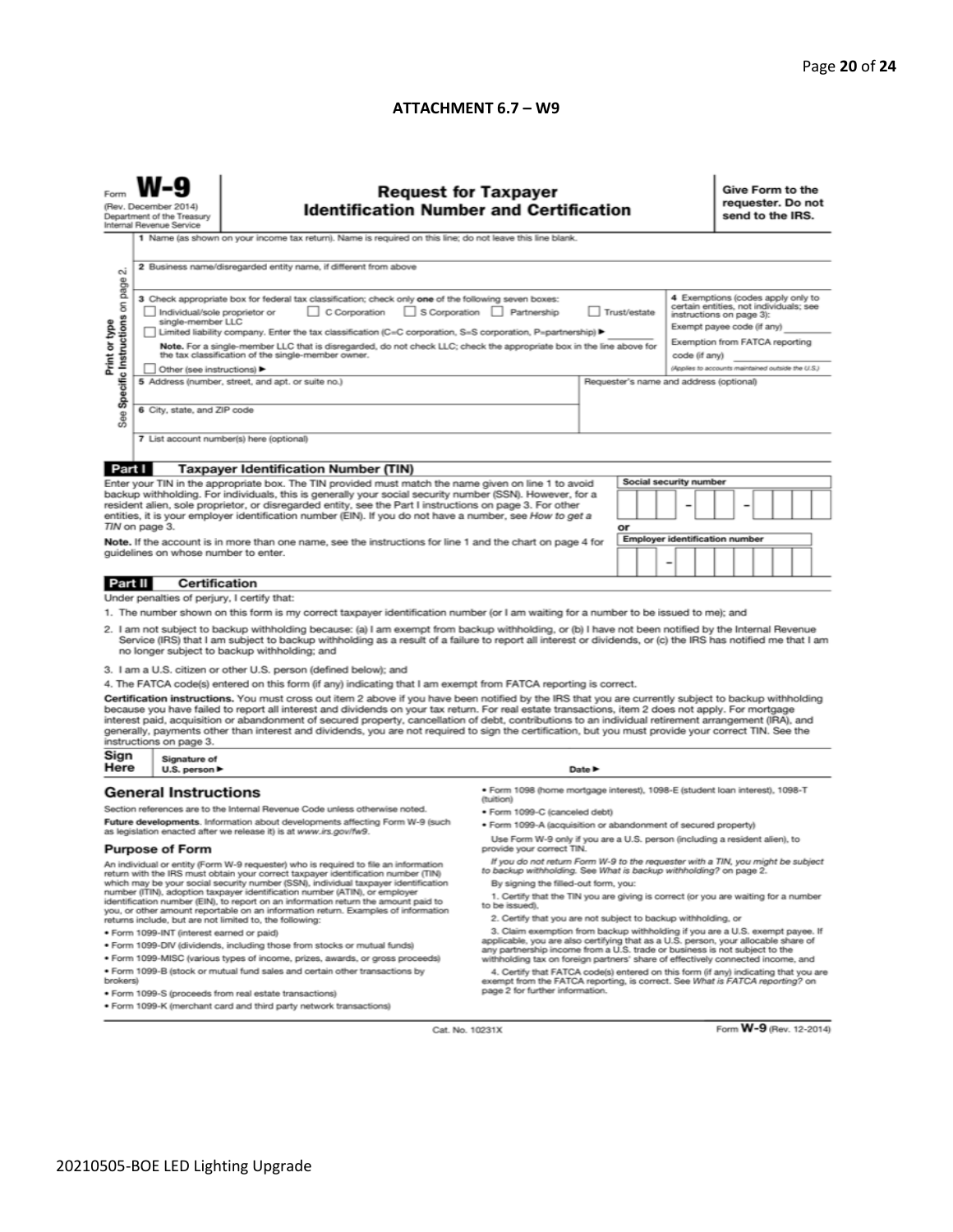#### **ATTACHMENT 6.8 – Standard Terms & Conditions SUMNER COUNTY BOARD OF EDUCATION (SCS)**

#### **1. PREPARATION AND SUBMISSION OF BID.**

- **a.** Failure to examine any drawings**,** specifications, or instructions will be at the proposer's risk. Any deviation from the stated terms, conditions and specifications must be coordinated with and approved in writing by the SCS Purchasing Supervisor.
- **b.** RFP/ITB SUBMITTAL / SIGNATURE: Proposal shall give the full name and business address of the bidder. If the proposer is a corporation, the name shall be stated as it is in the corporate charter. Proposals must be signed in ink by the proposer's authorized agent. Unsigned proposals will be rejected. Proposals are to be sealed and the outside of the envelope is to reference the RFP/ITB number. The person signing the proposal must show their title, and if requested by the institution, must furnish satisfactory proof of his or her authority to bind his or her company in contract. Proposer understands that by submitting a proposal with an authorized signature, it shall constitute an offer to SCS. Proposals must be typewritten or in ink; otherwise they may not be considered. Purchase orders will be issued to the firm name appearing on the W9. Electronic submissions via email, fax, etc. shall not be accepted.
- **c.** SCS is not responsible for any costs incurred by any vendor pursuant to the RFP/ITB. The vendor shall be responsible for all costs incurred in connection with the preparation and submission of its proposal.
- **d.** All proposers must be in compliance with T.C.A. § 62-6-119 at the time of proposal submission and provide evidence of compliance with the applicable provisions of the chapter before such proposal may be considered.
- **e.** Proposals are to be received in the location designated in the RFP/ITB no later than the specified date and time. Late submissions will NOT be opened or considered.
- **f.** No erasures permitted. Errors may be crossed out and corrections printed in ink or typewritten adjacent to error and must be initialed in ink by person signing the proposal.
- **g.** Specifications: Reference to available specifications shall be sufficient to make the terms of the specifications binding on the proposer. The use of the name of a manufacturer, or any special brand or make in describing an item does not restrict the proposer to that manufacturer or specific article, unless specifically stated. Comparable products of other manufacturers will be considered if proof of compatibility is contained in the proposal. Proposers are required to notify SCSs Purchasing Supervisor whenever specifications/procedures are not perceived to be fair and open. The articles on which the proposal is submitted must be equal or superior to that specified. Informative and Descriptive Literature: The proposer must show brand or trade names of the articles proposed, when applicable. It shall be the responsibility of the proposer, including proposer's whose product is referenced, to furnish with the proposer such specifications, catalog pages, brochures or other data as will provide an adequate basis for determining the quality and functional capabilities of the product offered. Failure to provide this data may be considered valid justification for rejection of proposer.
- **h.** Samples: Samples of items when called for, must be furnished free of expense, and if not destroyed will, upon proposer's request within ten (10) days of RFP/ITB opening, be returned at the proposer's expense. Each sample must be labeled with the proposer's name, manufacturer's brand name and number, RFP/ITB number and item reference.
- **i.** Time of Performance: The number of calendar days in which delivery is to be made after receipt of order shall be stated in the RFP/ITB and may be a factor in making an award, price notwithstanding. If no delivery time is stated in the bid, bidder agrees that delivery is to be made within two weeks (10 business days) of order.
- **j.** Transportation and delivery charges should be included in the price and be fully prepaid by the vendor to the destination specified in the RFP/ITB. Proposal prices shall include delivery of all items F.O.B. destination.
- **k.** New materials and supplies must be delivered unless otherwise specifically stated in the RFP/ITB.
- **l.** Alternate/multiple bids will not be considered unless specifically called for in the RFP/ITB.
- **m.** Only proposals submitted on RFP/ITB forms furnished by SCS will be considered.
- n. By signing this RFP/ITB where indicated, the proposer agrees to strictly abide by all applicable local, state and federal statutes and regulations. The proposer further certifies that this proposer is made without collusion or fraud.
- **o.** Error in Proposal. In case of error in the extension of prices in the proposal, the unit price will govern. Late submissions will NOT be opened or considered. Proposers are cautioned to verify their proposals before submission, as amendments received after the RFP/ITB deadline will not be considered. No proposals shall be altered, amended or withdrawn after opening. After proposal opening, a proposer may withdraw a proposal only when there is obvious clerical error such as a misplaced decimal point, or when enforcement of the proposal would impose unconscionable hardship due to an error in the proposal resulting in a quotation substantially below the other proposals received. Proposal withdrawals will be considered only upon written request of the proposer.
- **2. OPEN RECORDS.** In order to comply with the provisions of the Tennessee Open Records Act, all proposals will be publicly opened and are subject to public inspection after the award upon written request. Proposers may be present at RFP/ITB opening. Summary information will be posted the SCS website, www.sumnerschools.org under the Invitation to Bid link.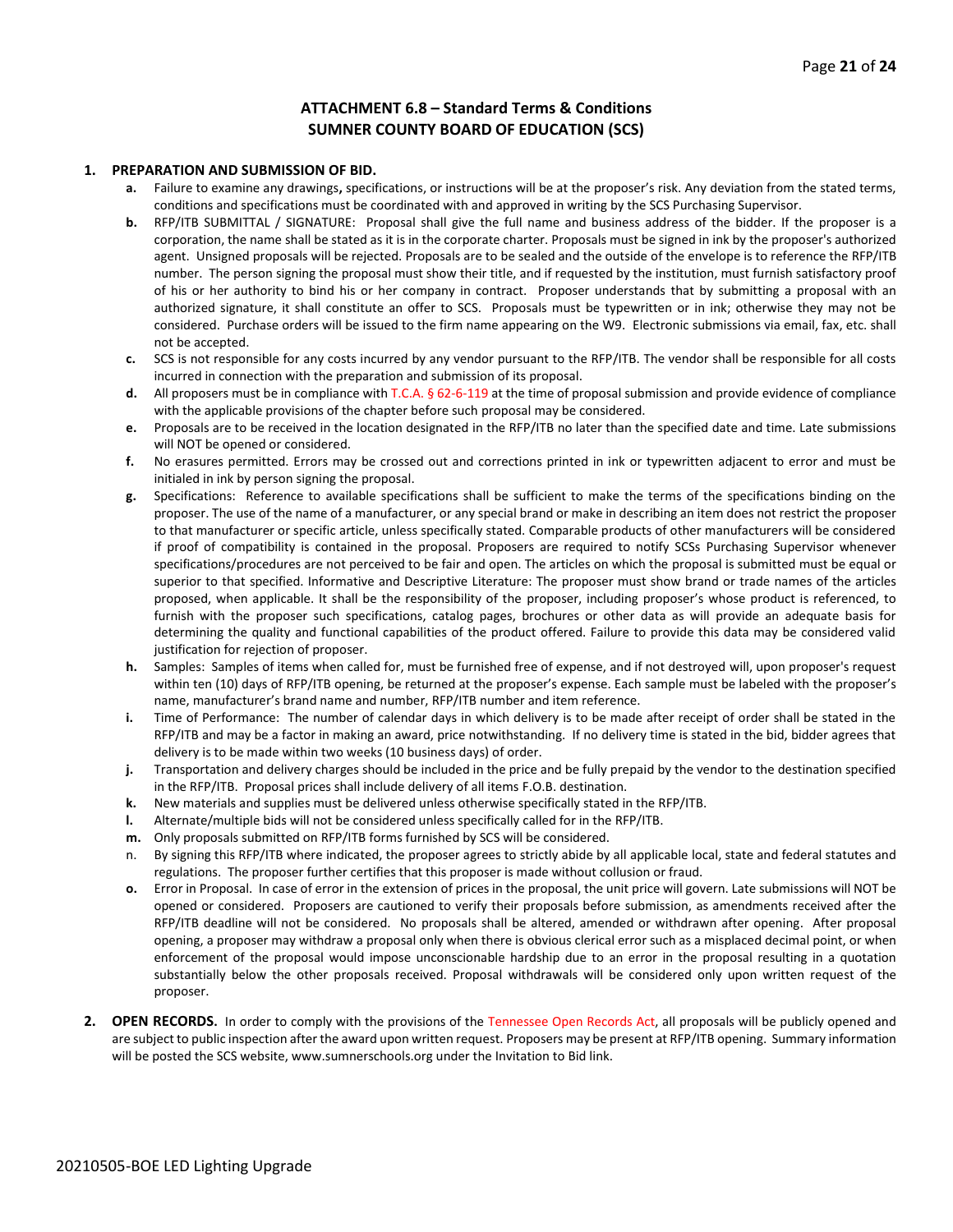- **3. ACCEPTANCE AND AWARD.** SCS reserves the right to reject any and all proposals and to waive any informality in proposals and, unless otherwise specified by the proposer to accept any item in the proposal. Action to reject all proposals shall be taken for unreasonably high prices, errors in the proposal documents, cessation of need, unavailability of funds, or any other reason approved by SCS.
	- a. Contracts and purchases will be made with the lowest, responsive, responsible, qualified proposer. The quality of the articles to be supplied, their conformity with the specifications, their suitability to the requirements of the Institution, cash discount offered, and the delivery terms will be taken into consideration.
	- b. Any deviation from these stated terms, specifications and conditions must be coordinated with and approved in writing by the Purchasing Supervisor.
	- c. Prices quoted on the response (if any) are to be considered firm and binding until the said equipment, supplies or services are in the possession of SCS.
	- d. SCS reserves the right to order more or less than the quantity listed in the proposal.
	- e. If a proposer fails to state a time within which a proposal must be accepted, it is understood and agreed that SCS shall have ninety (90) days to accept.
	- f. No purchase or contract is authorized or valid until the issuance of a SCS purchase order in accordance with SCS policy. No SCS employee is authorized to purchase equipment, supplies or services prior to the issuance of such a purchase order.
	- g. The contract may not be assigned without written SCS consent.
	- h. If the appropriate space is marked on the RFP/ITB, other Institutions (such as State, Local and/or Public Agencies) may purchase off the contract during the same period as SCS.
	- i. The awarded proposer will be required to post a performance and payment bond in the amount of 25% of the contract price if it exceeds \$100,000 as stated by T.C.A. §12-4-201.
	- j. If the project cost is in excess of \$25,000 a performance bond must be secured by the requesting part in an amount equal to the market improvement value.
	- k. By submission of this bid and signature thereof, the Bidder acknowledges compliance with the provisions of Public Chapter No. 587 / Senate Bill No. 2048 (Employee Background Check). The Bidder further agrees to submit a formal certification thereof prior to commencing work.
- **4. PAYMENT**. Payment terms must be specified in the proposal, including any discounts for early payment. Partial payments will not be approved unless justification for such payment can be shown. Terms will be NET 30 days. Payment will not be made until the conditions and specifications of the RFP/ITB are inspected and approved as conforming by persons appointed by SCS.
- **5. DEFAULT OF SELECTED VENDOR.** In case of vendor default, SCS may procure the articles or services from other sources and hold the defaulting vendor responsible for any resulting cost. If the awarded vendor violates any terms of their response, the contract, SCS policy or any law, they may be disqualified from proposing for a period of two years for minor violations or longer for major violations. Proposals from disqualified proposers will not be accepted during the period of disqualification.
- **6. INSPECTION OF PURCHASES.** Articles received which are not equivalent will not be accepted and will be picked up by the vendor or returned to vendor, shipping charges collect. SCS shall have a reasonable period in which to inspect and accept or reject materials without liability. If necessity requires SCS to use nonconforming materials, an appropriate reduction in payment may be made.
- **7. TAXES.** SCS is tax exempt; do not include taxes in quotation. Vendors making improvements or additions to or performing repair work on real property for SCS are liable for any applicable sales or use tax on tangible personal property used in connection with the contract or furnished to vendors by the state for use under the contract.
- **8. NONDISCRIMINATION.** SCS is an equal opportunity employer. SCS and bidder agree to comply with Titles VI and VII of the Civil Rights Act of 1964, Title IX of the Education Amendments of 1972, Section 504 of the Rehabilitation Act of 1973, Executive Order 11,246, the Americans with Disabilities Act of 1990, if applicable, and the related regulations to each. Each party assures that it will not discriminate against any individual including, but not limited to employees or applicants for employment and/or students, because of race, religion, creed, color, sex, age, disability, veteran status or national origin. In the event that any claims should arise with regards to violations of any such local, state or federal law, statues, rule or regulations, the vendor will indemnify and hold SCS harmless for any damages, including court costs or attorney fees, which might be incurred.
- **9. PROHIBITIONS/NO VENDOR CONTRACT FORM.** Acceptance of gifts from vendors is prohibited. T.C.A. §12-4-106. The contract documents for purchase under this RFP/ITB shall consist of the successful proposer's bid and SCSs purchase order. The proposer may request exceptions to terms and conditions and/or request SCS to accept other terms and conditions by means of subsequent documents such as invoices, warranty agreements, license agreements, etc. All subsequent documents shall be open to revision for impermissible language. SCS reserves the right to render the proposal unresponsive and subject the proposal to rejection if successful terms cannot be negotiated.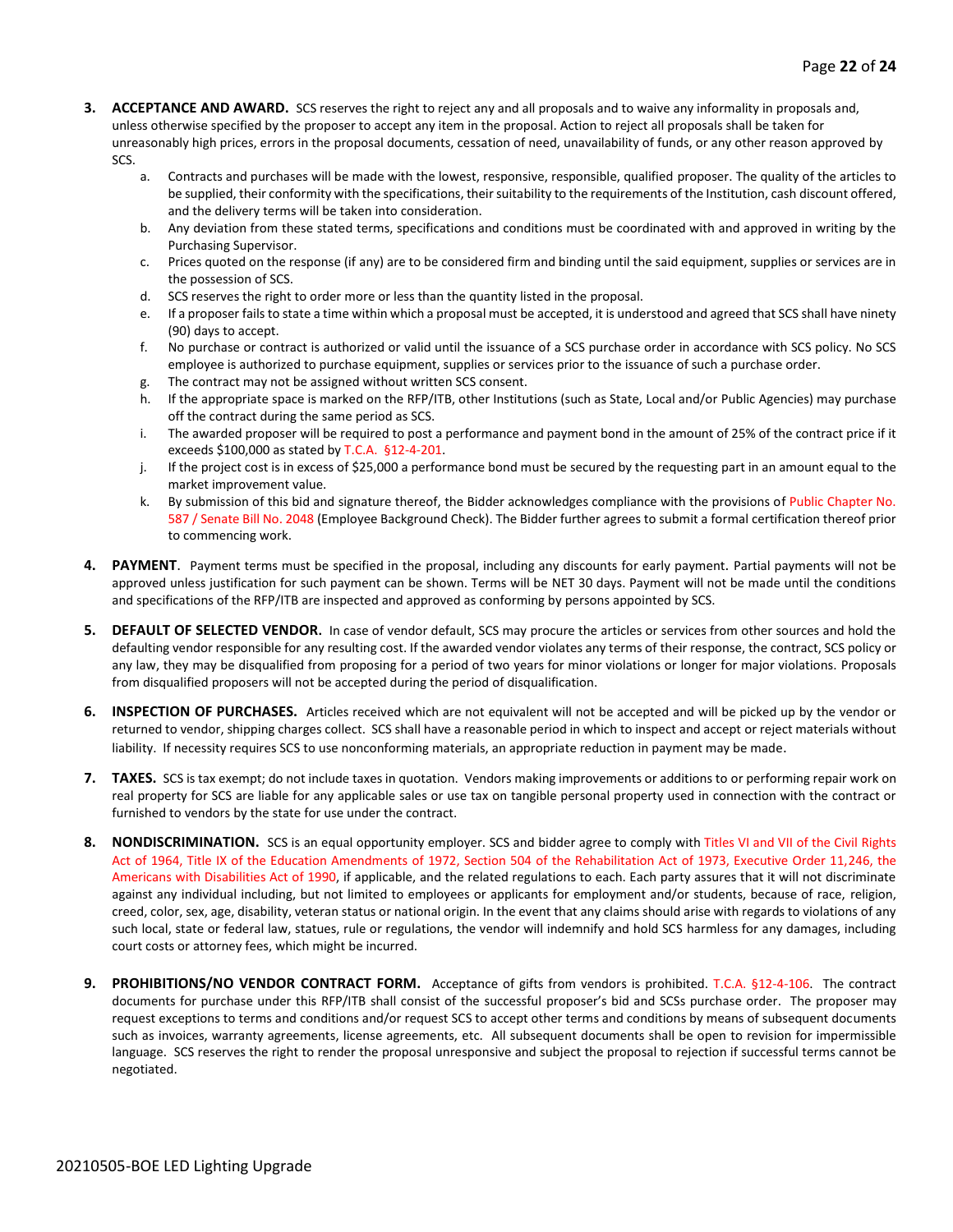- **10. PROHIBITION ON HIRING ILLEGAL IMMIGRANTS.** Tennessee Public Chapter No. 878 of 2006, T.C.A. §12-3-309, requires that Contractor attest in writing that Contractor will not knowingly utilize the services of illegal immigrants in the performance of this Contract and will not knowingly utilize the services of any subcontractor, if permitted under this Contract, who will utilize the services of illegal immigrants in the performance of this Contract. The attestation shall be made on the form, Attestation re Personnel Used in Contract Performance ("the Attestation"), which is attached and hereby incorporated by this reference.
- **11. SALES AND USE TAX.** Before the Purchase Order/Contract resulting from this RFP/ITB is signed, the apparent successful proposer must be registered with the Department of Revenue for the collection of Tennessee sales and use tax as required by T.C.A. §12-3-306.
- **12. ASSIGNMENT.** Neither the vendor nor SCS may assign this agreement without prior written consent of the other party.
- **13. LIABILITIES.** The vendor shall indemnify SCS against liability for any suits, actions or claims of any character arising from or relating to the performance under this agreement by the vendor or its subcontractors. SCS has no obligation for the payment of any judgement or the settlement of any claim made against the vendor or its subcontractors as a result of obligations under this contract.
- **14. APPLICABLE LAW.** Any contract shall be interpreted under the laws and statutes of the State of Tennessee. SCS does not enter into contracts which provide for mediation or arbitration. Any action arising from any contract made from this RFP/ITB shall be brought in the state courts in Sumner County, TN or in the United States Federal District Court for the Middle District of Tennessee.

Additionally, it is a violation of state statutes to purchase materials, supplies, services or any other item from a vendor that is a commissioner, official, employee or board member that has any financial or beneficial interest in such transaction, T.C.A. §12-4-101.

- **15. FUNDS**. The Proposer understands and accepts the non-appropriation of funds provision of SCS.
- **16. DATA PRIVACY AND SECURITY**. Personal Information (PI) includes but is not limited to that information protected by HIPAA, the HITECH Act, FERPA, or Gramm-Leach-Bliley) or such information which would allow a third party to gain access to the personal, medical or financial records of any of any party. Vendor represents and warrants that its collection, access, use, storage, disposal and disclosure of PI complies with all applicable federal and state privacy and data protection laws. Vendor represents and warrants that Vendor will maintain compliance with the SSAE 16 standard, and shall undertake any audits and risk assessments Vendor deems necessary to maintain compliance with SSAE16. If PI provided by SCS to Vendor is subject to FERPA. Vendor agrees that in its handling of FERPA data it will perform as a school official as that term is defined by FERPA regulations. Vendor acknowledges that its improper disclosure or redisclosure of PI covered by FERPA may, under certain circumstances, result in Vendor's exclusion from eligibility to contract with SCS for at least five (5) years. Vendor shall provide SCS with the name and contact information for an employee of Vendor who shall serve as SCS's primary security contact and shall be available to assist Customer twenty-four (24) hours per day, seven (7) days per week as a contact in resolving obligations associated with any security incident in which it is reasonably suspected that there has been a breach of information security. Vendor shall immediately mitigate or resolve any Security Incident, at Vendor's expense and in accordance with applicable privacy rights, laws, regulations and standards. Vendor shall reimburse SCS for actual costs incurred by SCS in responding to, and mitigating damages caused by, any Security Incident, including all costs of notice and/or remediation incurred under applicable law as a result of the Security Incident.
- **17. IRAN DIVESTMENT ACT.** By submission of this proposal, each proposer and each person signing on behalf of any proposer certified, and in the case of a joint proposal, each party thereto certifies as to its own organization, under penalty of perjury, that to the best of its knowledge and belief that each proposer is not on the list created pursuant to T.C.A. §12-12-106.
- **18. COMPLIANCE WITH CONDUCT STANDARDS**. Contractors shall be fully responsible for the conduct of its employees, subcontractors, representatives and agents. Loud or offensive music, language or behavior is unacceptable. Tobacco use of any type and vaping is prohibited on SCS property. Contact or interaction with staff or students is not allowed excepted between designated representatives of SCS and Contractor.